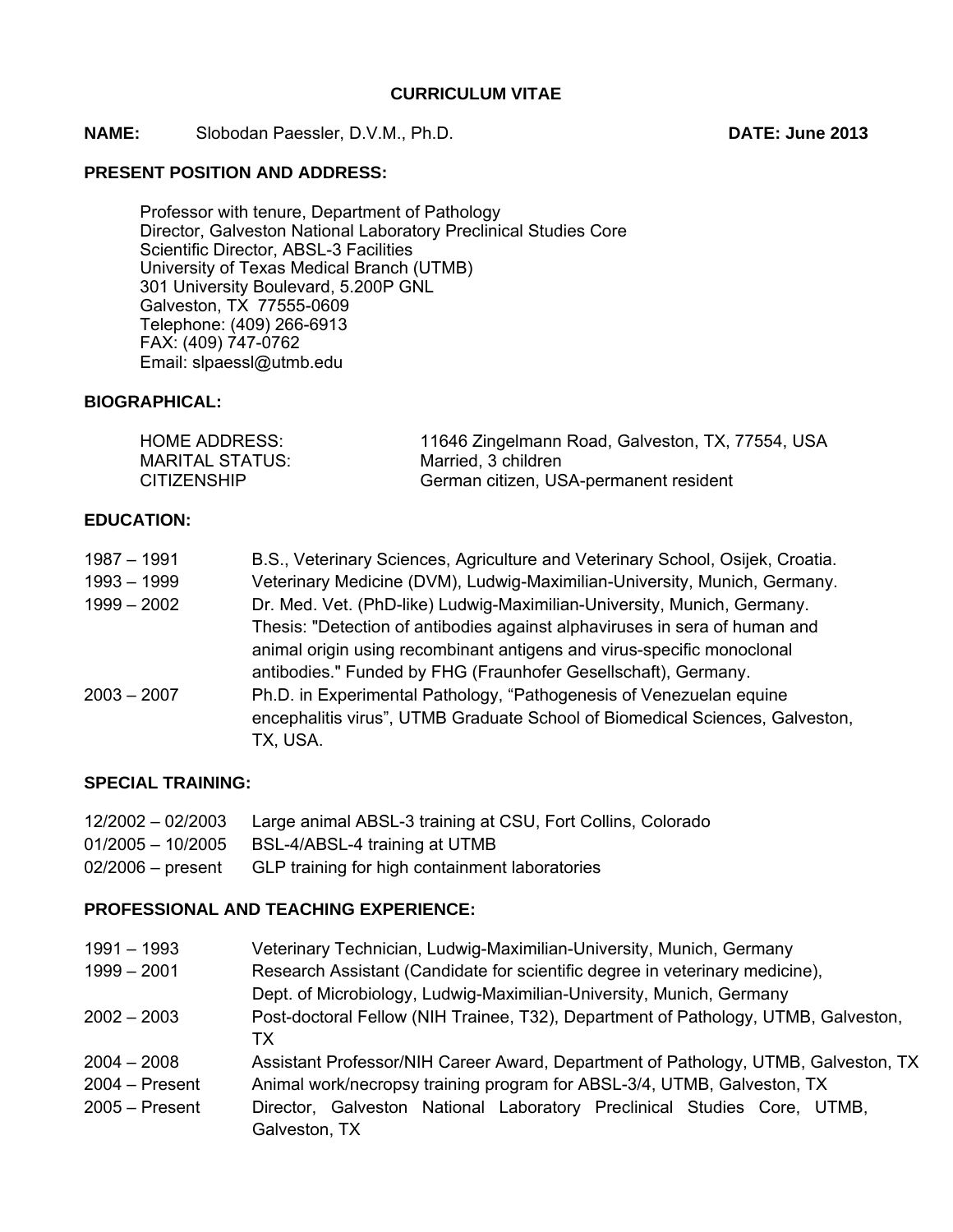| $2005 -$ Present | Scientific Director, ABSL-3 facilities, Department of Pathology, UTMB, Galveston, TX |
|------------------|--------------------------------------------------------------------------------------|
| $2008 -$ Present | Associate Professor, Department of Pathology, UTMB, Galveston, TX                    |
| $2010 -$ Present | Associate Professor with tenure, Department of Pathology, UTMB, Galveston, TX        |
| $2012 -$ Present | Professor with tenure, Department of Pathology, UTMB, Galveston, TX                  |

## **RESEARCH ACTIVITIES:**

**Areas of research:** Molecular biology, viral pathogenesis, viral ecology, vaccine/antivirals, and diagnostics development.

## **Current Research Awards:**

1R01AI-10-003 National Institutes of Health (NIAID): Recombinant vaccine against Argentine hemorrhagic fever virus, PI **S. Paessler,** 25% effort, \$4,800,000 total funding, from 04/04/2011 through 04/03/2016**.** 

1RO1AI08764301-A1, NIH/NIAID, Reverse genetics to develop a second generation of Rift Valley fever vaccine, **PI: T Ikegami** (**S. Paessler Co-PI**), 1,250,000 (direct cost) from 12/14/2010 through 11/30/2015.

1UC7AI070083, National Institutes of Health (NIAID), "Galveston National Laboratory Operations, Preclinical Studies Core," National Laboratory PI: J. LeDuc, **Core Director: S Paessler**, 50% effort, \$2,967,402 for the Preclinical Studies Core from 05/03/2011 through 04/30/2016.

U54 AI057160, National Institutes of Health (NIAID), Midwest Regional Center of Excellence for Biodefense and Emerging Infectious Diseases Research, PI: SL Stanley. Project: "Stat 1 modification of antiviral defense," Project Leader: W. Holtzman, **PI for the subcontract S Paessler**, 5% effort, \$96,000/year, from 03/01/2009-02/28/2014.

U54 AI065357, National Institutes of Health (NIAID), Rocky Mountain Regional Center of Excellence for Biodefense and Emerging Infectious Diseases Research, PI: J Belisle. Project: "Arenavirus entry and its inhibition," Project Leader: J Nuerenberg, **PI for the subcontract S Paessler**, 2% effort, \$80,000/year from 03/01/2009-02/28/2014.

No number, Celgene, Inc. "Novel antiviral strategy against arenaviruses". PI: **S. Paessler,** no salary effort, \$64,000 total from 09/2011-06/2013.

W81XWH-13-C-0092, Dept. of Army, "Chimeric Alphaviruses for Serological VEEV Diagnostics", 1) To create chimeric viruses encoding nonstructural Sindbis virus (SINV) and structural VEEV (TC83 and TrD strains) proteins that replicate efficiently in vitro but are highly attenuated in vivo. 2) To test the chimeric viruses in murine model for their attenuation, using intracranial challenge route. 3) To compare the chimeric viruses to the VEEV parent viruses in a variety of serological tests (to be done at USAMRIID), PI: **S. Paessler**, 5% effort, \$320,000 total from 10/01/12-09/30/15

## **Student fellowships/honors:**

Katherine Taylor, graduate student fellowship: U.S. Department of Homeland Security, "FAZD Center STEM Career Development Program", \$96,035, from 09/30/07-09/29/2011

Ivan Kurolt, European Union Student Fellowship (Croatia) for Infectious Diseases, from 02/2009- 6/2010.

Alexey Seregin, Graduate student fellowship: NIH (T32), from 09/2011-09/2013.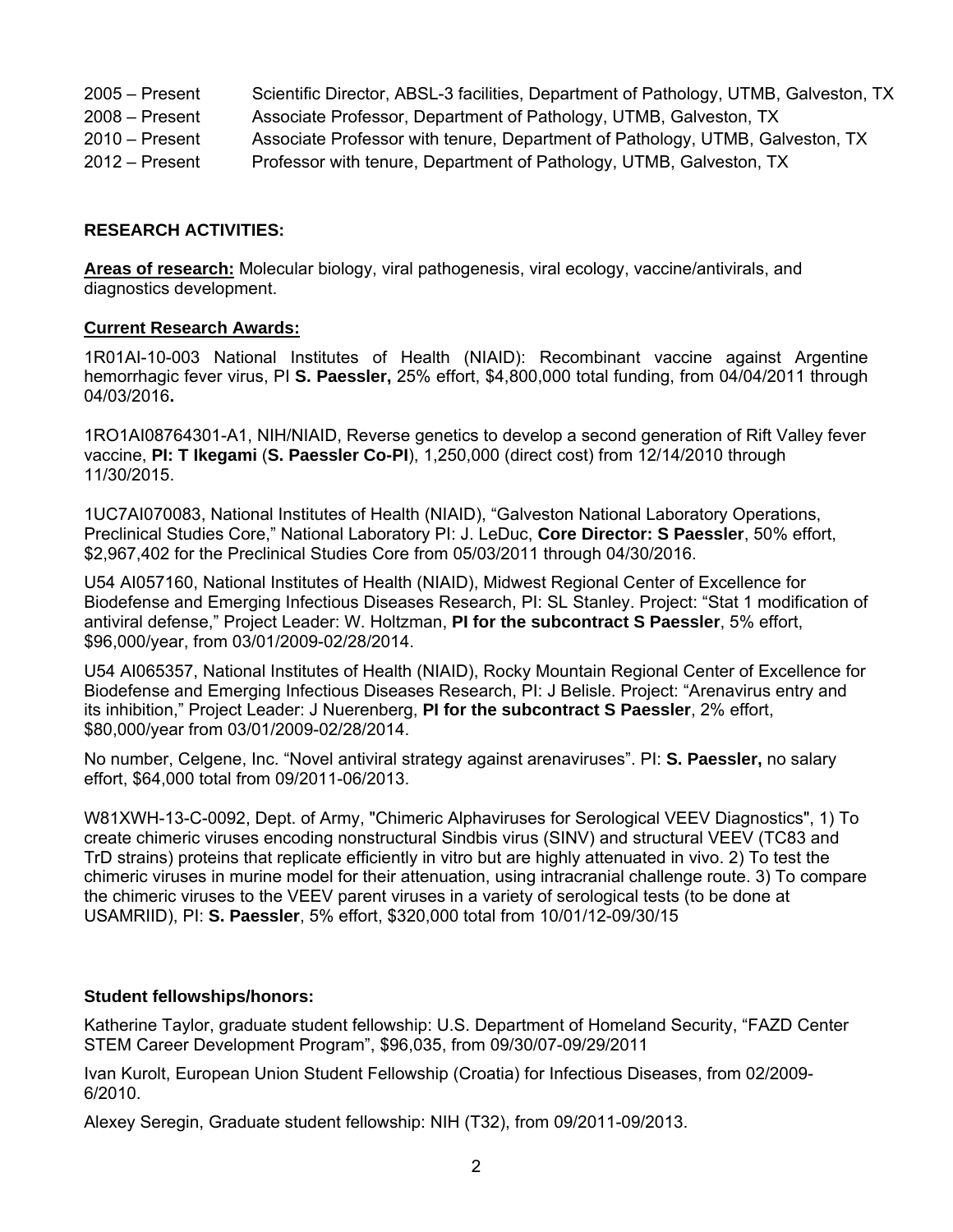Olga Kolokoltsova, Sealy Center for Vaccine Development pre-doctoral fellowship, University of Texas Medical Branch, Galveston, TX, 2011-2012.

Olga Kolokoltsova, Bromberg Scholar, University of Texas Medical Branch, Galveston, TX, 2011-2012.

Olga Kolokoltsova, Robert Bennett Tuition Scholarship, University of Texas Medical Branch, Galveston, TX, 2011.

Olga Kolokoltsova, Zhou Sisters Great Expectations Scholarship, University of Texas Medical Branch, Galveston, TX, 2011.

## **Pending grants**

NIAID U19 Center of Excellence for Translational Research in Biodefense, entitled "Developing Vaccines for Highly Pathogenic RNA Viruses via a Novel Delivery Vector." **PI: S Paessler.**

Partnerships for Biodefense (R01) RFA-AI-13-013, entitled "Universal flu vaccine." **PI: S Paessler** 

Partnerships for Biodefense (R01) RFA-AI-13-013, entitled, "Advanced Multivalent Lassa Virus Vaccine." **PI: S Paessler**

## **Previous Research Awards:**

T32 CA107536, National Institutes of Health, Training Grant in Infectious Diseases, "VEE pathogenesis in equines," **PI: S Paessler**, \$84,000, 04/01/2002 through-12/31/2003.

U54 AI057156, National Institutes of Health, Western Regional Center of Excellence for Biodefense and Emerging Infectious Diseases (WRCE), Developmental Project: "Chimeric Alphaviruses for Serological VEEV Diagnostics", Overall PI: Walker, **Project PI: S Paessler**, \$200,000, 5% effort, from 05/01/2004 to 04/30/2006.

U54 AI057156, National Institutes of Health, Western Regional Center of Excellence for Biodefense and Emerging Infectious Diseases (WRCE), **Developmental Project PI: S Paessler**: "Morpholino Antivirals against VEEV," Overall PI: Walker, **Project PI: Paessler**, \$200,000, 5% effort, from 05/01/2004 to 04/30/2006.

No number, Implicit Bioscience, "Test one antiviral compound against avian influenza," **PI: S Paessler**, \$30,386, 1% effort, from 12/01/2005 through 08/31/2006.

No number, Implicit Bioscience, "Test one antiviral compound against Junin virus," **PI: S Paessler**, 1% effort, \$34,386, from 12/01/2006 through 10/3/2007.

No number, SciClone Pharmaceuticals, "Immunomodulators as potential therapeutics against influenza viruses," **PI: S Paessler**, \$38,000, 1% effort, from 07/01/2006 through 09/30/2006.

N01-AI30065-Part C (15), National Institutes of Health, "In vitro and animal models for emerging diseases and biodefense: evaluation of candidate influenza antiviral products in a ferret model," PI: Stanberry, **PI for the task order: S Paessler**, no salary, \$1,446,549, from 10/01/2005 to 09/30/2007.

No number, Kirin Pharma USA, Inc., "Human monoclonal anti-M2e antibody for treatment of influenza infections", **PI: S Paessler**, 1% effort, \$26,000, from 09/23/2007 through 12/31/2007.

5K08AI059491, National Institutes of Health, "VEE pathogenesis and vaccine development," **PI: S Paessler**, 75% effort, \$445,298, from 04/01/2004 to 03/31/2008. This is a competitive career award for young clinical investigators.

5R01AI053135, National Institutes of Health, "A Sindbis virus-based vaccine against RVFV infection," PI: I. Frolov, **Co-PI S Paessler**, no salary, \$60,000, from 04/15/2003 to 03/31/2008.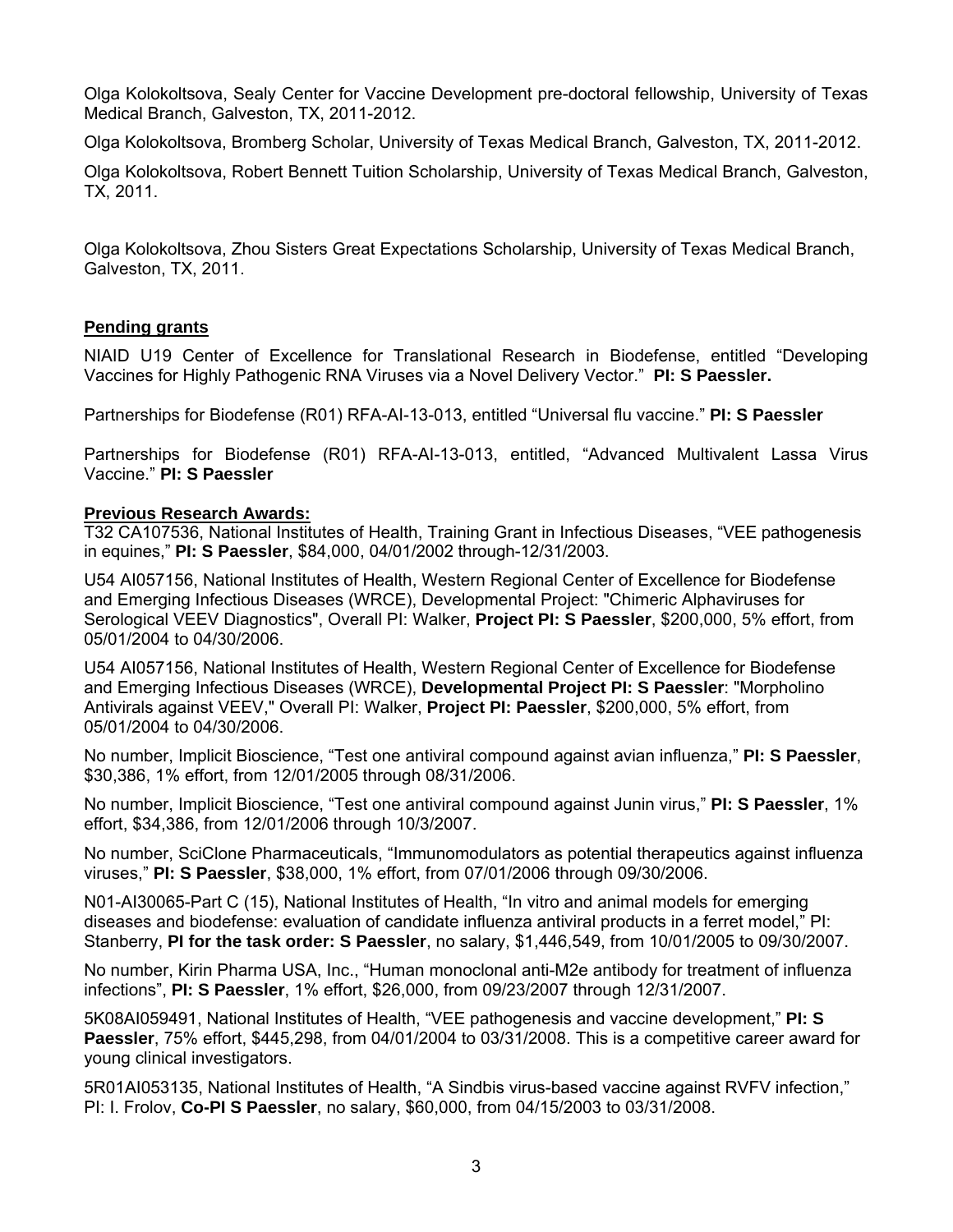No number, Novavax, "H3N2 VLP Vaccine Immunogenicity and Efficacy Study in Ferrets," **PI: S Paessler**, 1% effort, \$115,118, from 09/01/2006 through 06/20/2008.

No number, Cytogenix Inc., "Test DNA vaccine against avian influenza," **PI: S Paessler**, 2% effort, \$90,883, 05/01/2006 through 06/30/2008.

No number, REPLICor Technologies, Inc., "Test two compounds against Rift Valley fever virus," **PI: S Paessler**, 1% effort, \$12,000, from 10/23/2006 through 06/30/2008.

5R44AI056525, National Institutes of Health (SBIR), "Antivirals against Arenaviruses," PI: Hruby, **PI for the subcontract S Paessler**, no salary, \$557,900, from 11/01/2005 to 10/31/2008.

No number, Influmedix, Inc., "Antiviral therapeutics against influenza A viruses," **PI: S Paessler**, 1% effort, \$27,952, from 09/23/2007 through 30/12/2008.

No number, Novavax, Inc., "H3N2 VLP vaccine immunogenicity and efficacy study in ferrets," **PI: S Paessler**, 1% effort, \$62,411, from 09/01/2006 through 06/20/2009.

No number, Kyowa Hakko Kirin California, Inc., "Test human monoclonal anti-M2e antibody for treatment of influenza (H5N1) infections in mice," **PI: S Paessler**, 1% effort, \$59,963 from 06/01/2008 through 06/30/2009.

Gates Foundation, "Vaccine development against epidemic and potentially pandemic influenza," PI: C. Turley, **Program Director for Preclinical Trials: S Paessler**, \$9,500,000 (\$759,000 for preclinical trials), 10% effort (no salary), 02/01/2007 through 10/31/2009.

No number, AVI Biopharma (DoD contract). "Investigation of anti-Junin virus activity of four Arenavirus targeting PPMO", PI: **S Paessler,** 2% effort, \$365,000, from 04/08/2008 through 11/30/2009.

No number, Kirin Pharma USA, Inc.,"Development of human monoclonal anti-M2e antibody for treatment of influenza (H5N1) infections in mice," **PI: S Paessler,** 1% effort, \$59,963, from 05/31/2008 – 11/30/2009.

5R43AI068248-02, National Institutes of Health (NIAID), PI: R. Whalen, "Vaccines for Eastern and Western Equine Encephalitis Viruses", 2% effort, \$81,000 **PI: S Paessler** for the subcontract 06/2009- 09/2010.

N01-AI30065-Part E (02), National Institutes of Health, "In vitro and animal models for emerging diseases and biodefense: antibody production in ferrets," PI: Mark Estes, **PI for the task order: S Paessler**, no salary, \$1,046,549, from 10/01/2005 to 09/30/2010.

No Number, Vaxart, Inc. "Animal model for swine flu", **PI: S Paessler,** no salary/effort, total \$34,000 from 11/01/09-10/30/2010.

No number, VaxInnate Corporation, "Support completion of pre-clinical development of vaccine and evaluate the efficacy of vaccine in the animal model against challenge with influenza A viruses," **Program PI: S Paessler**, 1% effort, \$713,811, from 09/01/2006 through 12/6/2010.

No number, Hemispherx Biopharma, Inc., "Antiviral effect of human IFN-a and TLR3 agonists against influenza A viruses," **PI S Paessler,** no salary/effort, \$59,000 total from 07/17/2009-012/17/2010).

2U54 AI057156-06, National Institutes of Health (NIAID), Western Regional Center of Excellence for Biodefense and Emerging Infectious Diseases Research, PI: D Walker. Developmental Project "Recombinant genetics for the Junin virus," **Project Leader: S Paessler**. 2% effort, \$120,000/year from 03/01/2009-02/28/2011.

IHII pilot grant, "Quantitative monitoring of the innate immune response in Arenaviridae infections", PI: A. Brasier, **Co-I: S Paessler,** 11/01/2010-08/30/2011.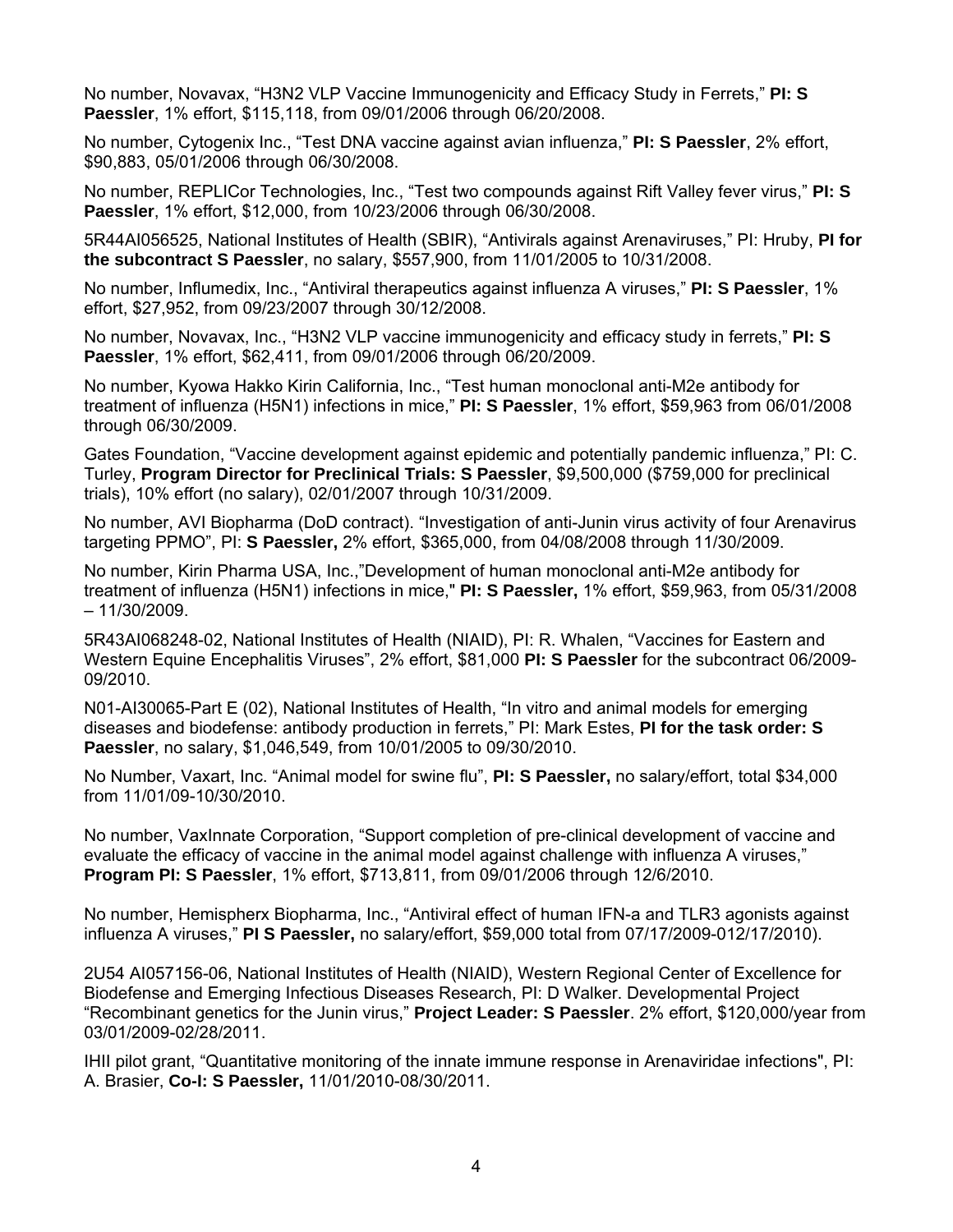ITS Novel Method Award (NIH), "Imaging of CNS Invasion by Venezuelan Equine Encephalitis Virus", **PI S Paessler,** no salary/effort, \$30,000 total from 09/01/2010-8/30/2011.

No number, Eutubics, Inc., "Adenovirus-based vaccines against influenza A," **PI S Paessler,** no salary/effort, \$52,000 total from 07/17/2009-30/06/2011.

1U01AI082103-01, National Institutes of Health (NIAID), "Non-invasive Optical Imaging of Select Agent Bacteria in Non-human Primates," PI: DM Estes, **Co-I: S Paessler**, 2% effort, \$450,000/year from 06/01/2009-05/30/2011.

5U19AI070489-02, Supplemental Award, Asthma and Allergic Diseases Cooperative Research Center (AADCRC), National Institutes of Health (NIAID), "Innate and Adaptive Immune Signaling in Asthma," PI: Holtzman, **PI for the subcontract S Paessler**, 5% effort, from 09/22/2009-08/31/2011.

5U19AI070489-02, National Institutes of Health (NIAID), "Innate and Adaptive Immune Signaling in Asthma," PI: Holtzman, **PI for the subcontract S Paessler**, 1% effort, \$38,000/year, from 08/15/2006- 07/31/2011.

No number, Vaxart, Inc, "Novel vaccines against pandemic flu," **PI S Paessler,** no salary/effort, \$69,000 total from 04/17/2009-1/12/2011.

## **COMMITTEE RESPONSIBILITIES:**

#### UTMB:

| $01/2005 - present$ | Biocontainment Risk and Safety Assessment Committee (IBC). |
|---------------------|------------------------------------------------------------|
| $01/2005$ – present | Community Advisory Committee (CAB).                        |
| $06/2007 - present$ | Data Management Policy ad hoc Committee.                   |
| $07/2008$ – present | Institutional Animal Care and Use Committee (IACUC).       |
| $10/2011$ – present | Student Examination Advisory Committee (SEAC).             |
| $10/2011$ – present | Academic Enterprise Space Advisory Committee (AESAC)       |

## **TEACHING RESPONSIBILITIES AT UTMB:**

| $06/2007 - present$ | Problem-Based Learning (PBL) Small Group Facilitator                  |
|---------------------|-----------------------------------------------------------------------|
|                     | Cardiovascular Pulmonary Course (CVP). This is a ten-week commitment  |
|                     | (56 hours) each summer.                                               |
| $12/2011$ – present | Mock study section for proposals from graduate students, Experimental |
|                     | Pathology program.                                                    |
| $10/2011$ – present | Chair, Student Examination Advisory Committee (SEAC)                  |
| $12/2011$ – present | Chair, Preliminary Examination Committee for Meghan E. Hermance       |

#### **Graduate and postdoctoral students presently supervised:**

| Gabriela Walker, D.V.M.  | Postdoctoral fellow, 01/2008-present                                                |
|--------------------------|-------------------------------------------------------------------------------------|
|                          | Ivan Kurolt (Zagreb, Croatia) Visiting/international Ph.D. student, 04/2008-present |
| Katherine Taylor         | Ph.D. student, 08/2008-present (successfully defended)                              |
| <b>Michael Patterson</b> | Ph.D. student, 08/2009-present                                                      |
| <b>Alexey Seregin</b>    | Ph.D. student, 05/2010-present                                                      |
| Olga Kolokoltsova        | Ph.D. student, 07/2010-present                                                      |
| Shannon Ronca            | Ph.D. student, 08/2012-present                                                      |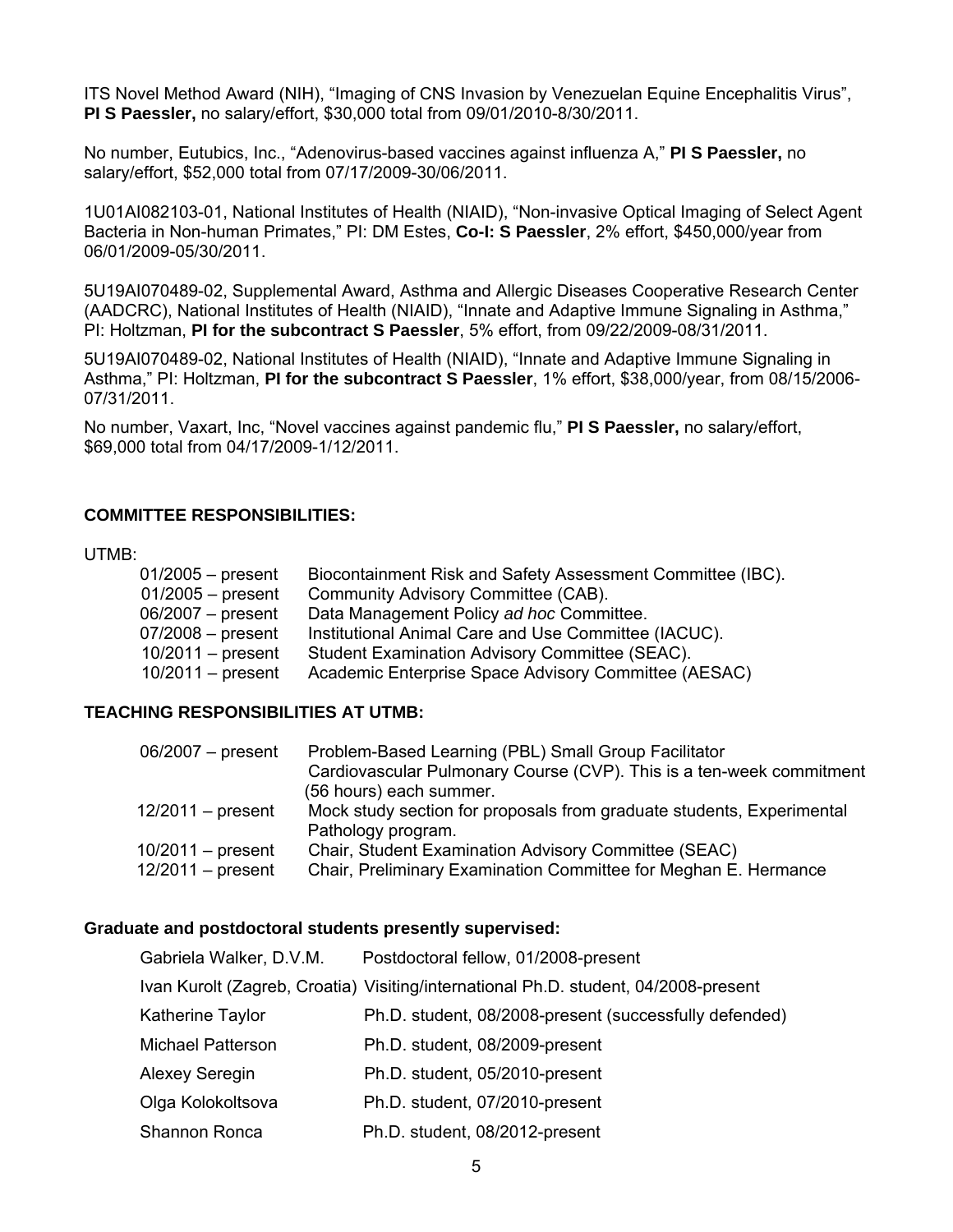#### **Other research personnel currently supervised:**

| Milagros Salazar, D.V.M. | Senior biocontainment veterinarian, 06/2007-present |
|--------------------------|-----------------------------------------------------|
| Jeanon Smith             | Laboratory manager, 11/2005-present                 |

#### **Medical students presently supervised:**

Bobbye Thompson Laboratory training, 03/2007-present

#### **Ph.D. Supervisory Committee Member:**

 Abdolali Danesh, 2011-present, external member at the University of Toronto, Toronto, Canada. Tetyana Buzhdygan, 2012-present, external program member, Neuroscience program, UTMB. Lidija Cvjetkovic, 2012-present, external program member, Microbiology, Medical School, Rijeka, Croatia. Ivan Kurolt, 2013-present, external program member, Immunology, Medical School Zagreb, Croatia.

#### **Graduate/postdoctoral students and other research personnel previously supervised:**

Viktoriya Borisevich, Ph.D., Postdoctoral fellow, 07/2007-present Michele Zacks, M.S., Ph.D., Graduate Student, 04/2006-06/2009 N. Seth Linde, Senior Animal Biocontainment Supervisor, 02/2005-05/2008 Andrea Berthke, Ph.D., Postdoctoral fellow, 07/2007-05/2008 Frances Valencia, rotation Ph.D. student (8-weeks), 2008 Kenneth Plante, rotation Ph.D. student (8-weeks), 2008 Natalia Dziuba, M.D., Postdoctoral fellow, 03/2006-11/2007 Haolin Ni, Ph.D., Research Associate, 03/2004-06/2007 Sven Enterlein, Ph.D., Postdoctoral fellow, 09/2006-11/2006 Henrike Grund, Ph.D., Postdoctoral fellow, 02/2006-09/2007 Trevor Pitcher, rotation Ph.D. student (8-weeks), 2007 Terence Hill, rotation Ph.D. student (8-weeks), 2007 Charles Scherer, D.V.M., 2007-2010. Ashley Grant, 2009-2012. Kathleen Taylor, 2008-2012. Olga Chumakova, Ph.D., Research associate, 06/2007-present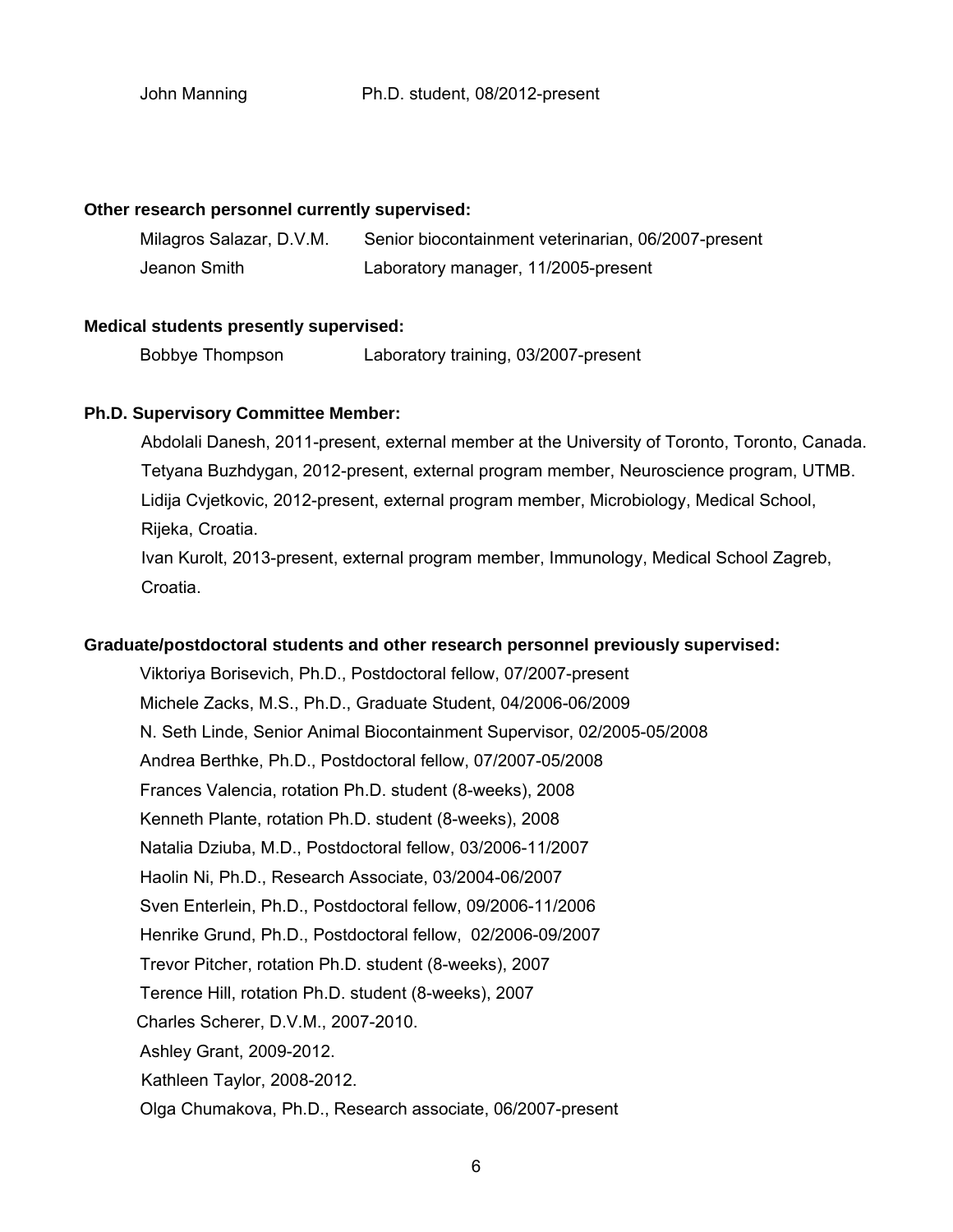| Nadya Yun, M.D., Postdoctoral fellow, 02/2005-2011 |                                                                   |
|----------------------------------------------------|-------------------------------------------------------------------|
|                                                    | Bi-Hung Peng, Ph.D. Postdoctoral fellow, 08/2007-2011             |
| Jenna Linde                                        | Coordinator, 02/2006-present                                      |
| <b>Allison Poussard</b><br>UTMB)                   | Animal biocontainment technician, 10/2007-present (now student at |
| Jennifer Smith                                     | Animal biocontainment technician, 04/2006-2010                    |

#### **TEACHING AWARDS:**

2012 Experimental Pathology Graduate Student Organization Award for Excellence in Graduate Teaching and Mentoring.

#### **VISITING PROFESSORSHIP:**

2013, Department of Immunology, Medical School of Kragujevac, Serbia.

## **MEMBERSHIP IN SCIENTIFIC AND PROFESSIONAL SOCIETIES:**

| $2004 - present$ | American Society for Microbiology                   |
|------------------|-----------------------------------------------------|
| $2004 - present$ | American Society for Tropical Medicine & Hygiene    |
| $2005 - present$ | American Association for the Advancement of Science |
| $2006 - present$ | <b>American Society for Virology</b>                |
| $2010 - present$ | European Society for Virology                       |

#### **EDITORIAL RESPONSIBILITIES:**

Editorial Board:

Zoonoses and Public Health, 10/01/2007-present Transboundary and Emerging Diseases (TBED) formerly Journal of Veterinary Medicine, Series A, 12/2007-present Journal of Pathogens, 2010-present Journal of Virology & Antiviral Research, 2012-present

Guest Editor: PlosPathogens

#### Ad-hoc Reviewer:

 American Journal of Tropical Medicine and Hygiene Journal of General Virology Journal of Virology Virology Vaccine Archives of Virology Microbiology and Molecular Biology Reviews Veterinary Microbiology PlosOne PlosNeglected Diseases **PlosPathogens** Emerging Infectious Disease Human Vaccines Journal of Immunology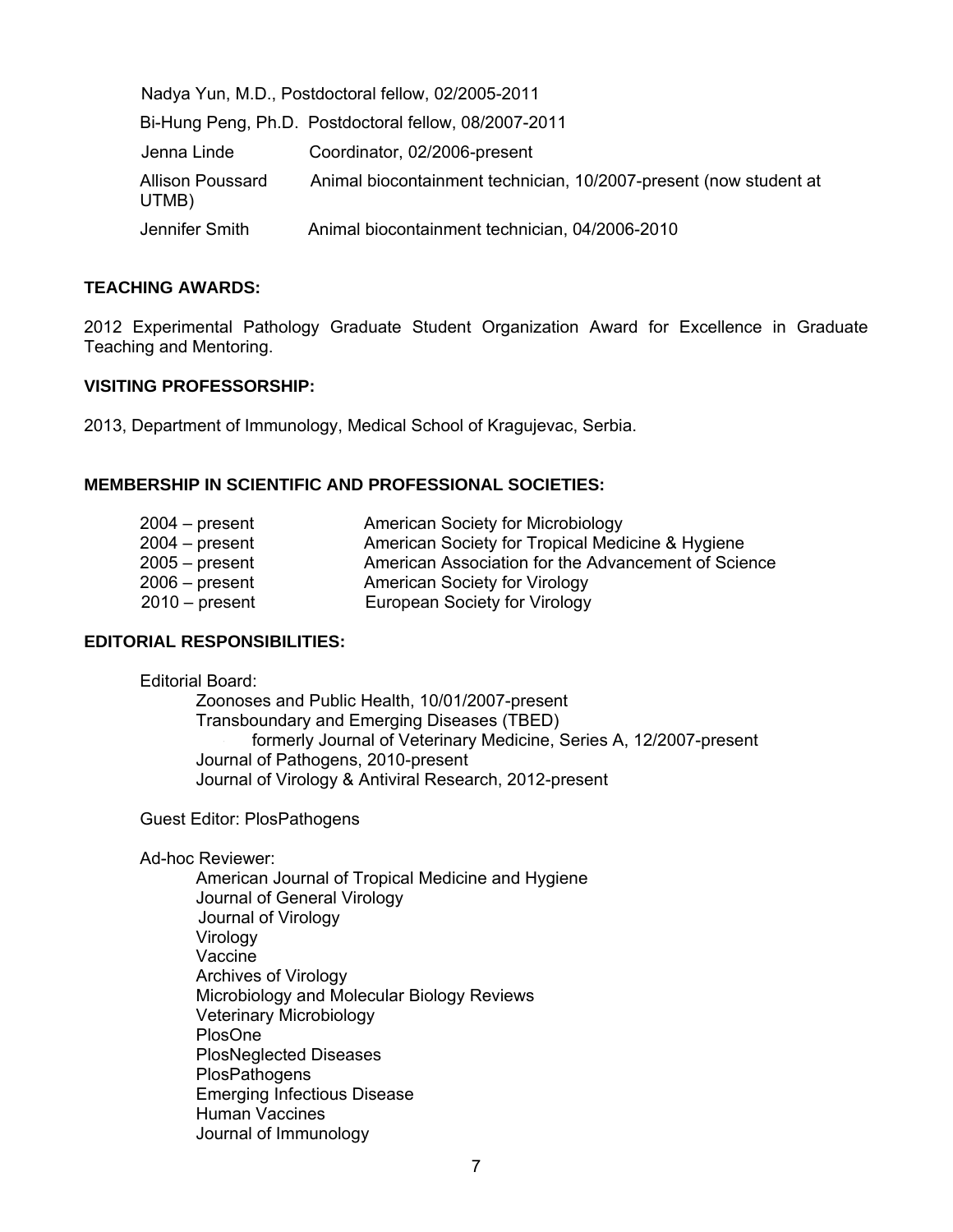Clinical and Vaccine Immunology Antimicrobial Agents and Chemotherapy (AAC) Journal of Clinical Microbiology (JCM) Antiviral Research Science New England Journal of Medicine (NEJM)

## **PATENTS:**

Approved (U.S. Patent Office): Chimeric Sindbis-Eastern Equine Encephalitis Virus and Uses Thereof. Application Number: 11/478,068. Filed: 06/29/2006

## **SERVICE FOR NATIONAL STUDY SECTIONS AND INTERNATIONAL ORGANIZATIONS**

Reviewer for Biodefense Vaccine Enhancement BAA NIH-BARDA-NIAID-DMID-AI2007007. Review of contract proposals received in response to the Broad Agency Announcement (BAA) that addresses third generation anthrax vaccines as well as other category A and B pathogen vaccines. This is an important initiative since eventually these products will likely be considered for the National Stockpile.

Convener for the Workshop session titled "Vaccines & Vectors III." ASV annual meeting, 2008, Ithaca, NY.

Session Chair (neurovirology) for the 19<sup>th</sup> annual virology meeting (German Society for Virology), 2009, Leipzig, Germany.

Member, ViPR Scientific Working Group, NIH/NIAID 02/2010-present.

Special Volunteer at the Rocky Mountain Laboratory, Veterinary Division, NIAID/NIH, MT, USA. 03/2010-present.

Member, special emphasis panel to review R01/R21/R03 grant applications, NIAID/NIH, September 2011.

Reviewer for "Driving Biological Project proposals to NIAID Bioinformatics Centers" at ViPR, NIAID, December  $6<sup>th</sup>$  2011.

Member, study section to review R21/R33 grant applications for RFA-AI-11-032: "Host-Targeted Interventions as Therapeutics for Infectious Diseases".

Virology B study section, NIAID/NIH. From October 9-10 of 2012.

Member, Health and Medical Research Fund, Hong Kong Special Administrative Region, The People's Republic of China, December 2012.

## **SCIENTIFIC ADVISORY BOARD**

Virus Pathogen Resource (ViPR) Scientific Working Group, NIH/NIAID, 2010-present.

#### **COMMUNITY SERVICE**

Basketball coach for children (6-8 years old), Christian Life Center, Moody Methodist Church, Galveston, TX.

Soccer coach for children (6-8 years old), Galveston County Youth Soccer League.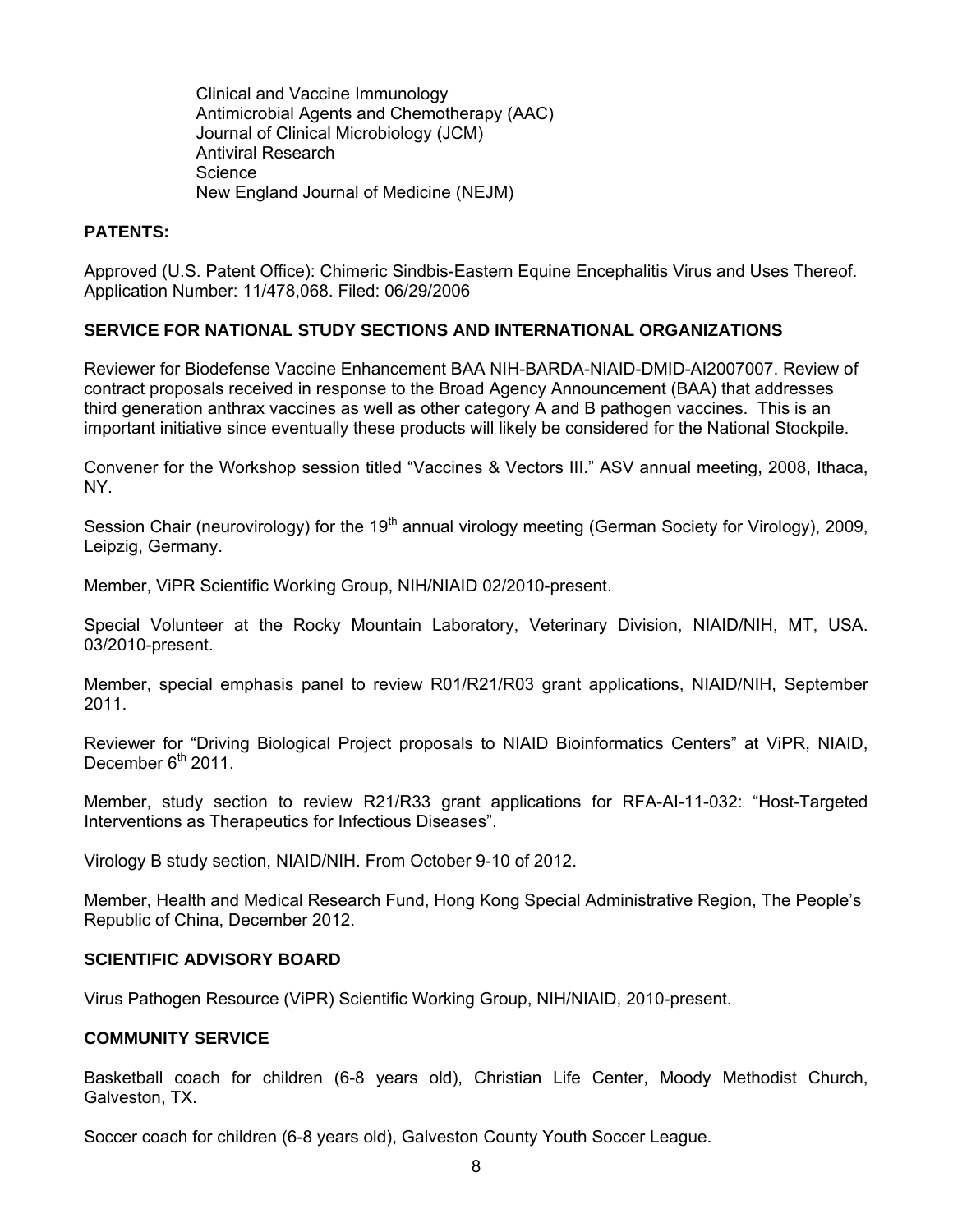Scientific Research and Design: Bench Tutorials program 2011-2012 for the Ball High School, Galveston, TX.

## **BIBLIOGRAPHY**

#### **Articles in peer-reviewed journals:**

- 1. **Paessler S** and Pfeffer M. Detection of antibodies to alphaviruses and discrimination between antibodies to eastern and western equine encephalitis viruses in rabbit sera using a recombinant antigen and virus-specific monoclonal antibodies. J Vet Med B 2003 50(6):265-269.
- 2. **Paessler S**, Fayzulin RZ, Anishchenko M, Greene IP, Weaver SC, Frolov I. Recombinant Sindbis/Venezuelan equine encephalitis virus is highly attenuated and immunogenic. J Virol 2003 77(17):9278-9286.
- 3. Anishchenko M, **Paessler S**, Greene IP, Aguilar PV, Carrara AS, Weaver SC. Generation and characterization of closely related epizootic and enzootic infectious cDNA clones for studying interferon sensitivity and emergence mechanisms of Venezuelan equine encephalitis virus. J Virol 2004 78(1):1-8.
- 4. Weaver SC, Anishchenko M, Bowen R, Brault AC, Estrada-Franco JG, Fernandez Z, Greene I, Ortiz D, **Paessler S**, Powers AM. Genetic determinants of Venezuelan equine encephalitis emergence. Arch Virol Suppl 2004 (18):43-64.
- 5. **Paessler S**, Aguilar P, Anishchenko M, Wang HQ, Aronson J, Campbell G, Cararra AS, Weaver SC. The hamster as an animal model for eastern equine encephalitis--and its use in studies of virus entrance into the brain. J Infect Dis 2004 189(11):2072-2076.
- 6. Coffey LL, Carrara AS, **Paessler S**, Haynie ML, Bradley RD, Tesh RB, Weaver SC. Experimental Everglades virus infection of cotton rats (Sigmodon hispidus). Emerg Infect Dis 2004 10(12):2182-2188.
- 7. Greene IP, **Paessler S**, Anishchenko M, Smith DR, Brault AC, Frolov I, Weaver SC. Venezuelan equine encephalitis virus in the guinea pig model: evidence for epizootic virulence determinants outside the E2 envelope glycoprotein gene. Am J Trop Med Hyg 2005 72(3):330-338.
- 8. Carrara AS, Gonzales G, Ferro C, Tamayo M, Aronson J, **Paessler S**, Anishchenko M, Boshell J, Weaver SC. Venezuelan equine encephalitis virus infection of spiny rats. Emerg Infect Dis 2005 11(5):663-669.
- 9. Petrakova O, Volkova E, Gorchakov R, **Paessler S**, Kinney RM, Frolov I. Noncytopathic replication of Venezuelan equine encephalitis virus and eastern equine encephalitis virus replicons in Mammalian cells. J Virol 2005 79(12):7597-7608.
- 10. Wang E, **Paessler S**, Aguilar PV, Smith DR, Coffey LL, Kang W, Pfeffer M, Olson J, Blair PJ, Guevara C, Estrada-Franco J, Weaver SC. A novel, Rapid Assay for Detection and Differentiation of Serotype-Specific Antibodies to Venezuelan Equine Encephalitis Complex Alphaviruses. Am J Trop Med Hyg 2005 72(6):805-810.
- 11. Greene IP, **Paessler S**, Austgen L, Anishchenko M, Brault AC, Bowen RA, Weaver SC. Envelope glycoprotein mutations mediate equine amplification and virulence of epizootic Venezuelan equine encephalitis virus. J Virol 2005 79(14):9128-9133.
- 12. Aguilar PV, **Paessler S**, Carrara A-S, Baron S, Poast J, Wang E, Moncayo AC, Anishchenko M, Watts D, Tesh RB, Weaver SC. Variation in interferon sensitivity and induction among strains of Eastern Equine Encephalitis virus. J Virol 2005 79(17):11300-11310.
- 13. **Paessler S,** Ni H, Petrakova O, Fayzulin RZ, Yun N, Anishchenko M, Weaver SC, Frolov I. Replication and clearance of Venezuelan equine encephalitis virus from the brains of animals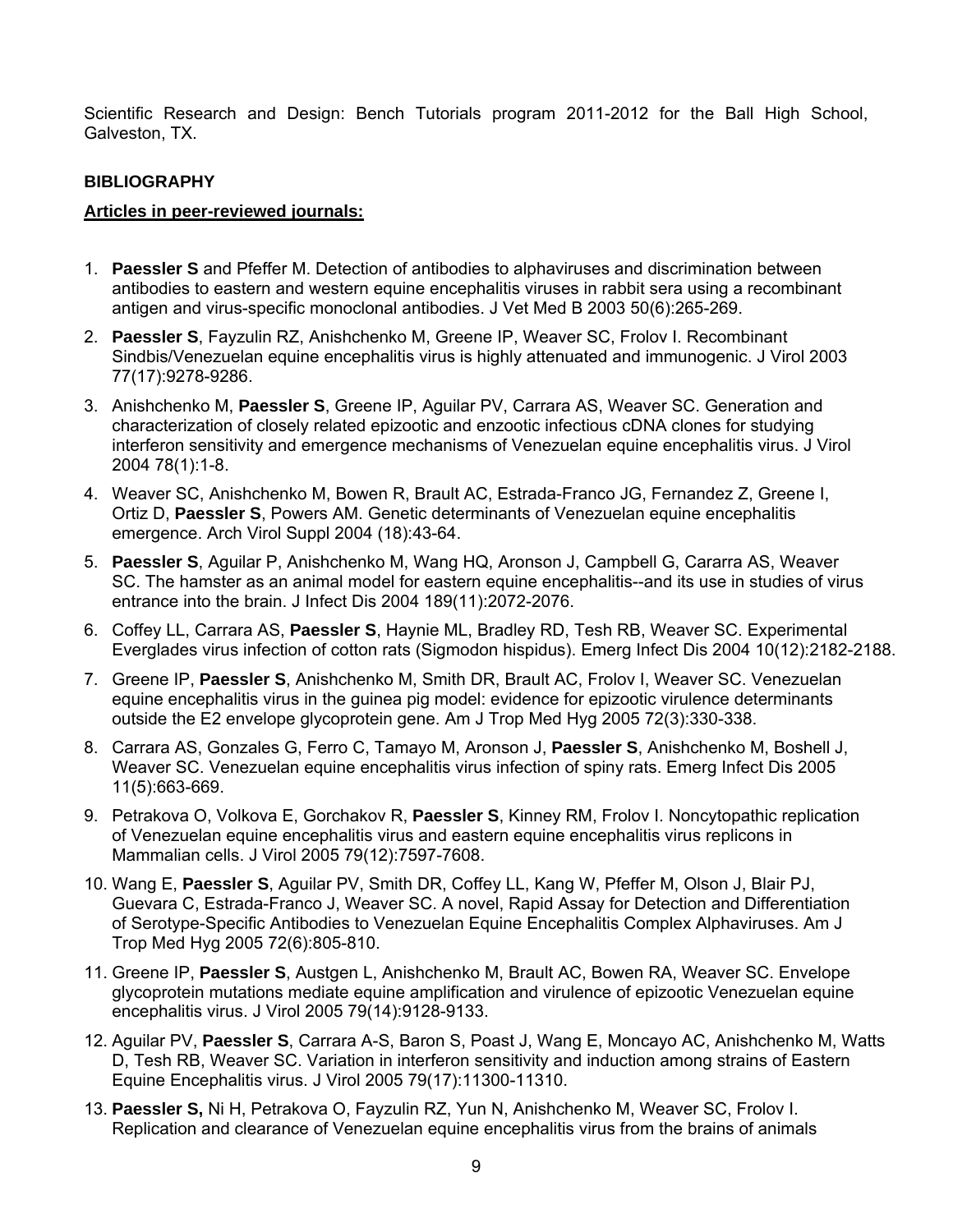vaccinated with chimeric SIN/VEE viruses. J Virol 2006 80(6):2784-2796.

- 14. Anishchenko M, Bowen RA, **Paessler S**, Austgen L, Greene IP, Weaver SC. Venezuelan encephalitis emergence mediated by a phylogenetically predicted viral mutation. Proc Natl Acad Sci USA 2006 103(13):4994-4999.
- 15. Wang E, **Paessler S**, Aguilar PV, Carrara AS, Ni H, Greene IP, Weaver SC. An RT-PCR-ELISA for rapid detection and differentiation of alphavirus infections. J Clin Microbiol 2006 44(11):4000-4008.
- 16. Garmashova N, Gorchakov R, Volkova E, **Paessler S**, Frolova E, Frolov I. The Old World and New World alphaviruses use different virus-specific proteins for induction of the transcriptional shutoff. J Virol 2007 81(5):2472-2484.
- 17. Ni H, Yun NE, Zacks MA, Weaver SC, Tesh RB, Travassos da Rosa A, Powers A, Frolov I, **Paessler S**. Recombinant alphaviruses are safe and useful serological diagnostic tools. Am J Trop Med Hyg 2007 76(4):774-781.
- 18. Gorchakov R, Volkova E, Yun N, Petrakova O, Seth Linde N, **Paessler S**, Frolova E, Frolov I. Comparative analysis of the alphavirus-based vectors expressing Rift Valley fever virus glycoproteins. Virology 2007 366(1):212-225.
- 19. **Paessler S**, Yun N, Judy BM, Dziuba N, Zacks MA, Grund AH, Frolov I, Campbell GA, Weaver SC, Estes DM. Alpha-beta T cells provide protection against lethal encephalitis in the murine model of VEEV infection. Virology 2007 367(2):307-323.
- 20. Wang E, Petrakova O, Adams AP, Aguilar PV, Kang W, **Paessler S**, Frolov I, Weaver SC. Chimeric Sindbis/eastern equine encephalitis vaccine candidates are highly attenuated and immunogenic in mice. Vaccine 2007 25(43):7573-7581.
- 21. Zacks MA and **Paessler, S**. Alphavirus-based chimeric vaccines against encephalitic alphaviruses (Expert Review). Croatian Journal of Infection. 2007 27(4):155-160.
- 22. Rosas C, **Paessler S**, Ni H. Perkins GA, Goodman LB, Metzger SM, and Osterrieder N. Development of a modified-live virus combination vaccine against infections with equine herpesvirus type 1 (EHV-1) and Venezuelan equine encephalitis virus (VEEV). Am J Trop Med Hyg. 2007 78(1):83-92.
- 23. Yun NE, Linde NS, Zacks MA, Barr IG, Hurt AC, Smith JN, Dziuba N, Holbrook MR, Zhang L, Kilpatrick JM, Arnold S, and **Paessler S.** Injectable peramivir mitigates disease and promotes survival in ferrets and mice infected with highly virulent H5N1 influenza virus isolate A/Vietnam/1203/04. Virology 2008 374(1):198-209.
- 24. **Paessler S**, Ni H, Yun NE, Stein D and Rijnbrand C. Peptide-conjugated phosphorodiamidate morpholino oligomers inhibit alphavirus replication and prevent lethal encephalitis in VEEV-infected mice. Virology 2008 376(2):357-370**.**
- 25. Kendirgi F, Yun NE , Linde N , Zacks MA , Jeanon Smith, Jennifer Smith, McMicken H, Chen Y, **Paessler S** "A Novel DNA-based vaccine protects mice against lethal infection with H5N1 influenza virus." Hum Vaccin 2008 4(5):410-419.
- 26. Yun NE, Linde NS, Dziuba N, Zacks MA, Smith JN, Smith JK, Aronson JF,Chumakova OV, Lander HM, Peters CJ, **Paessler S**. "Pathogenesis of XJ and Romero strains of Junin virus in two strains of guinea pigs." Am J Trop Med Hyg. 2008 Aug;79(2):275-282.
- 27. Whitlock GC, Lukaszewski RA, Judy B, **Paessler S**, Torres AG, and Estes MD. Host lymphocyte, cytokine and complement participation in the protective response to vaccination with heat-killed Burkholderia mallei. BMC Immunol 2008 9:55.
- 28. Espinosa BJ, Weaver SC, **Paessler S**, Brining D, Salazar M and Kochel T. "Susceptibility of the Aotus nancymaae owl monkey to Eastern Equine Encephalitis." Vaccine. 2009 27(11):1729-1734.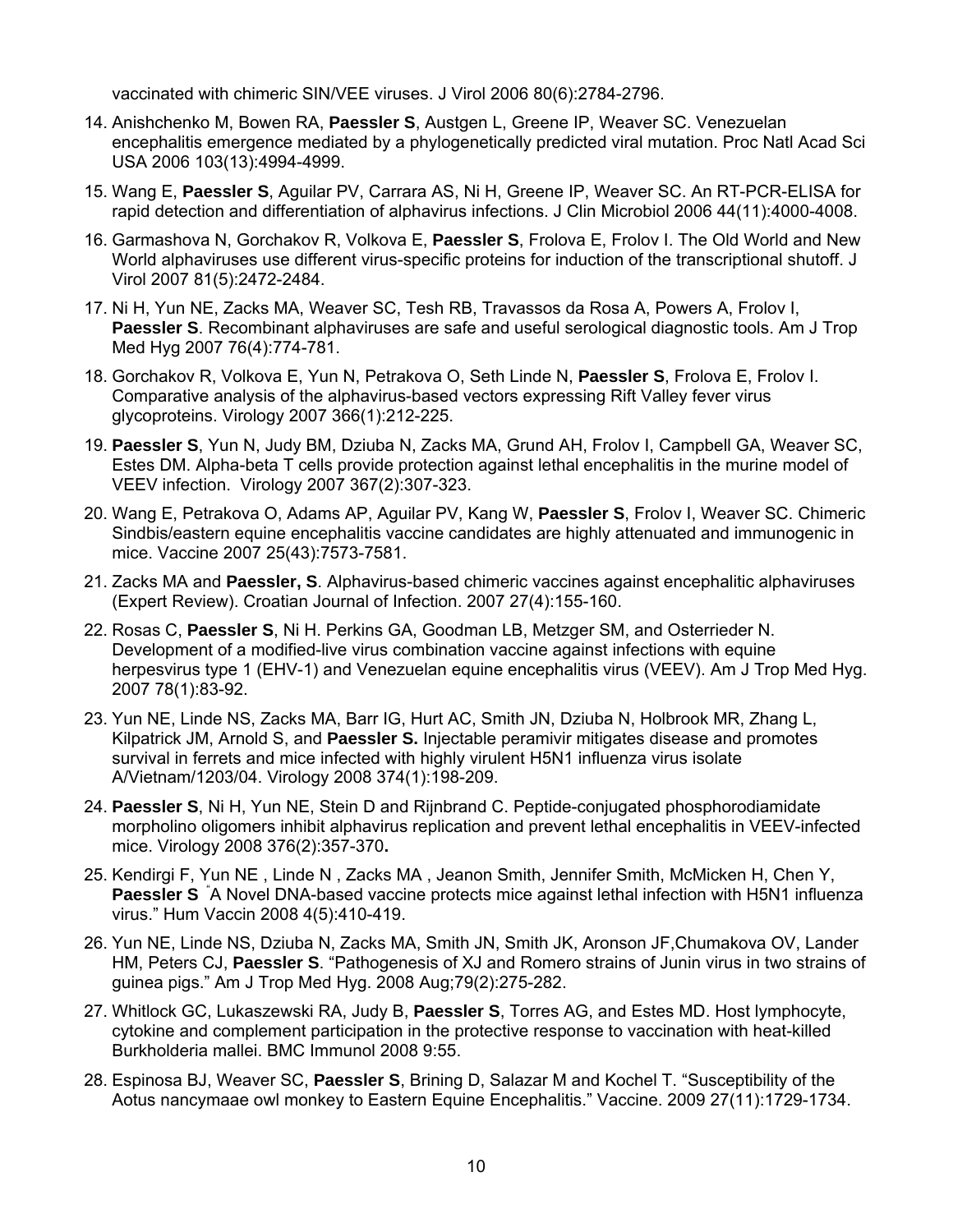- 29. Yun NE, Peng BH, Bertke AS, Borisevich V, Smith JK, Smith JN, Poussard AL, Salazar M, Judy BM, Zacks MA, Estes DM, **Paessler S**. "CD4(+) T cells provide protection against acute lethal encephalitis caused by Venezuelan equine encephalitis virus." Vaccine 2009 27(30):4064-4073.
- 30. Song L, Zhang Y, Yun NE, Poussard AL, Smith JN, Smith JK, Borisevich V, Linde JJ, Zacks MA, Li H, Kavita U, Reiserova L, Liu X, Dumuren K, Balasubramanian B, Weaver B, Parent J, Umlauf S, Liu G, Huleatt J, Tussey L, **Paessler S**. "Superior efficacy of a recombinant flagellin:H5N1 HA globular head vaccine is determined by the placement of the globular head within flagellin." Vaccine. 2009 Sep 25;27(42):5875-84.
- 31. Zacks MA and **Paessler S**. "Equine Encephalitides." Invited review for Veterinary Microbiology (a special issue on zoonoses). Vet Microbiol. 2010 Jan 27;140(3-4):281-6. Epub 2009 Aug 28. Review.
- 32. **Paessler S** and Weaver SC., Vaccines for Venezuelan equine encephalitis, Vaccine. 2009 Nov 5;27 Suppl 4:D80-5.
- 33. Estes DN, Zacks MA and **Paessler S**. "Evaluation of host responses to vaccination and infection with Venezuelan Equine Encephalitis Virus (VEEV)". Current Trends in Immunology 2009, Vol 10; page 61-71.
- 34. A Seregin, N Yun and **Paessler S.** "TC83 replicon vectored vaccine provides protection against Junin virus in guinea pigs." Vaccine. 2010 Jul 5;28(30):4713-8. Epub 2010 May 7.
- 35. Kolokoltsova OA, Yun NE, Poussard AL, Smith JK, Smith JN, Salazar MS and **Paessler S**. "Mice lacking interferon α/β and γ receptors are susceptible to Junin virus infection". J Virol. 2010 Dec;84(24):13063-7.
- 36. Urata S, Yun N, **Paessler S**, Kunz S, and de la Torre JC. "Antiviral activity of a small molecule inhibitor of arenavirus glycoprotein processing by the cellular Site 1 Protease." J Virol. 2011 Jan;85(2):795-803.
- 37. Emonetax S, Seregin A, Yun NE, Poussard A, Walker A, de la Torrea JC and **Paessler S**. "Rescue From Cloned cDNAs And In Vivo Characterization of Recombinant Pathogenic Romero And Life Attenuated Candid #1 Strains Of Junin Virus, The Causative Agent Of Argentine Hemorrhagic Fever Disease". J Virol. 2011 Feb;85(4):1473-83.
- 38. Welte T, Aronson J, Gong B, Mendell N, Rachamallu A, Tesh R, **Paessler S**, Born W, O'Brien R, and Wang T. "Vγ4+ T Cells Suppress Vγ1+ T cell Response During West Nile Virus Infection." FEMS Immunol Med Microbiol. 2011 Nov;63(2):183-92.
- 39. Peng B, Yun N and **Paessler S**."Neuroinflammatory model for H5N1 influenza A infection in ferrets". Vet Microbiol. 2012 May 4;156(3-4):294-304. doi: 10.1016/j.vetmic.2011.11.025. Epub 2011 Dec 2.
- 40. Jones FR, Gabitzsch ES, Xua Y, Borisevich V, Smith J, Peng B, Walker A, **Paessler S**. "Prevention of influenza virus shedding and protection from lethal H1N1 challenge using a consensus 2009 H1N1 HA and NA adenovirus vector vaccine." Vaccine. 2011 Sep 16;29(40):7020- 6. Epub 2011 Aug 5.
- 41. M Salazar, N Yun, AL Poussard, JN Smith, JK Smith, O Kolokoltsova, MJ Patterson, J Linde, M Zacks and **S Paessler.** "Ribavirin promotes survival in guinea pigs infected with Junín virus." Zoonoses Public Health. 2012 Jan 2. doi: 10.1111/j.1863-2378.2011.01447.x. [Epub ahead of print]
- 42. Patterson M, Poussard A, Taylor K, Seregin A, Smith J and **Paessler S**. "Rapid, non-invasive imaging of alphaviral brain infection: Reducing animal numbers and morbidity to identify efficacy of potential vaccines and antivirals. Vaccine. 2011 Nov 21;29(50):9345-51. Epub 2011 Oct 12.
- 43. Yun NE, Poussard AP, Seregin AV, Walker AG, Smith JK, Aronson JF, Smith JN, Soong L and **Paessler S**. "Functional interferon system is required for clearance of Lassa virus". J Virol. 2012 Mar;86(6):3389-92. Epub 2012 Jan 11.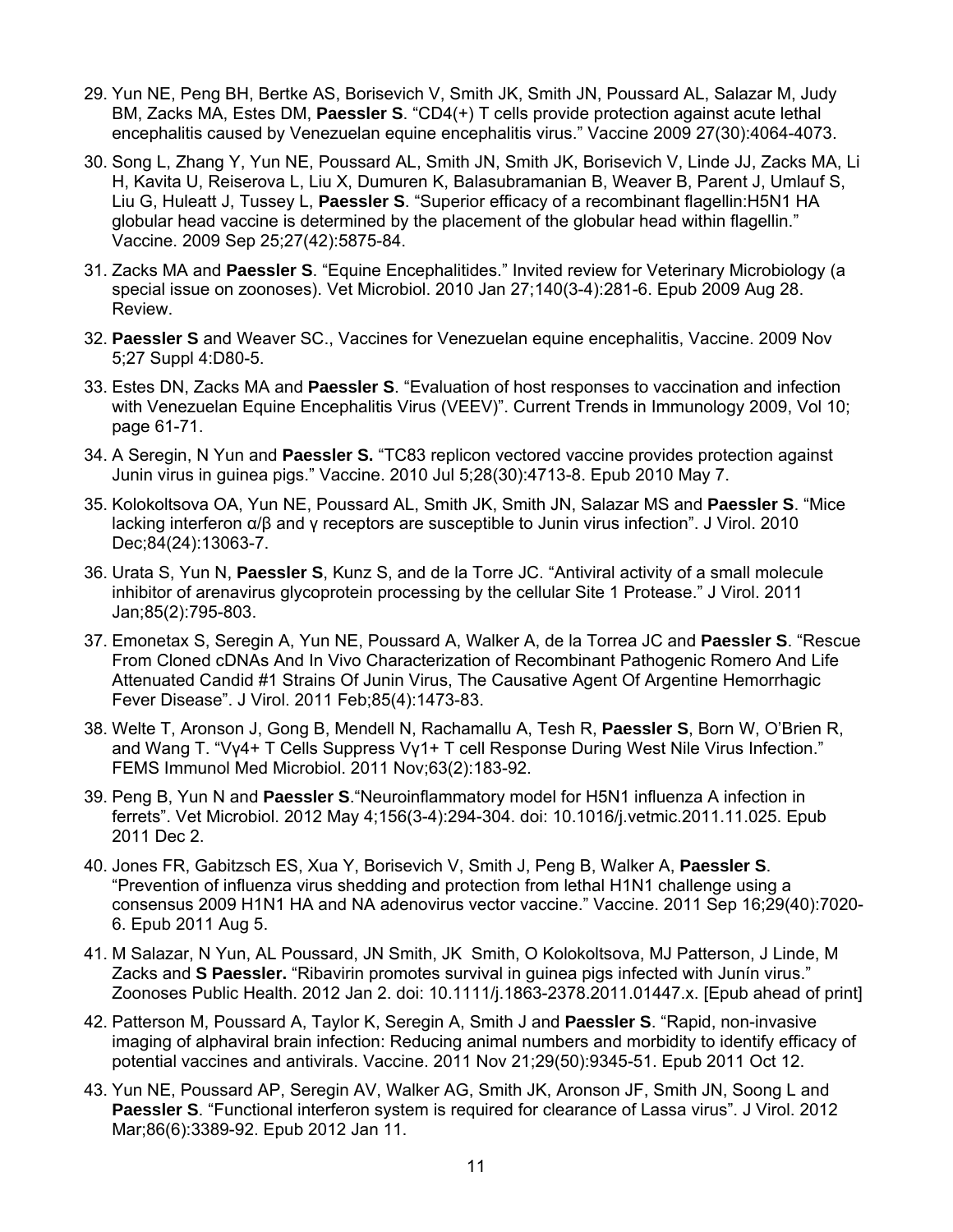- 44. Taylor K, Patterson M, Poussard A, Estes DM and **Paessler S**. "Natural Killer Cell mediated pathogenesis determines outcome of central nervous system infection with Venezuelan equine encephalitis in C3H/HEN mice. Vaccine. 2012 Jun 8;30(27):4095-105. Epub 2012 Apr 21.
- 45. Huan C, Kolokoltsova OA, Yun NE, Poussard AL, Brasier A, **Paessler S. "**Argentine Hemorrhagic Fever Virus infection activates type I Interferon pathway in a RIG-I-dependent manner." PLoS Negl Trop Dis. 2012 May;6(5):e1659. Epub 2012 May 22.
- 46. Kurolt IC, **Paessler S**, Markotić A. "Resequencing of the Puumala virus strain Sotkamo from the WHO Arbovirus collection." Virus Genes. 2012 Jul 15. [Epub ahead of print]
- 47. Grant A, Seregin A, Huang C, Kolokoltsova OA, Brasier A and **Paessler S**. "Junín Virus Pathogenesis and Virus Replication". Viruses 2012, 4, 2317-2339; doi:10.3390/v4102317
- 48. **Paessler S.** and Walker DH. "Mechanisms of Disease: Viral Hemorrhagic Fevers". Annu Rev Pathol. 2012 Nov 1. [Epub ahead of print]
- 49. Gabitzsch ES, Balint-Junior JP, Xu Y, Balcaitis S, Sanders-Beer B, Karl J, Weinhold KJ, **Paessler S**, Jones FR. "Control of SIV infection and subsequent induction of pandemic H1N1 immunity in rhesus macaques using an Ad5 [E1-, E2b-] vector platform". Vaccine. 2012 Nov 26;30(50):7265-70. doi: 10.1016/j.vaccine.2012.09.058. Epub 2012 Oct 2.
- 50. Poussard, A., Patterson, M., Taylor, K., Seregin, A., Smith, J., Smith, J and **Paessler S**. In Vivo Imaging Systems (IVIS) Detection of a Neuro-Invasive Encephalitic Virus. J. Vis. Exp. (70), e4429, doi:10.3791/4429 (2012).
- 51. Peng B, Borisevich V, Zacks M, Estes D and **Paessler S**. "Production of IL-8, IL-17, IFN-gamma and IP-10 in human astrocytes correlates with alphavirus attenuation." Accepted, Veterinary Microbiology.
- 52. Tian B, Zhao Y, Kalita M, Edeh C, **Paessler S**, Casola A, Garofalo R, and Brasier A. "CDK9 dependent transcriptional elongation in the innate ISG response to RSV infection in airway epithelial cells". J Virol. 2013 Jun;87(12):7075-92. doi: 10.1128/JVI.03399-12. Epub 2013 Apr 17.
- 53. Yun NE, Seregin AV, Walker DH, Popov VL, Walker AG, Smith JN, Miller M, de la Torre JC, Smith JK, Borisevich V, Fair JN, Wauquier N, Grant DS, Bockarie B, **Paessler S**. "Mice lacking functional STAT1 are highly susceptible to lethal infection with Lassa virus." J Virol. 2013 Jul 31. [Epub ahead of print].

54. **Paessler S** and Katherine Taylor. "Pathogenesis of VEEV." Accepted, Veterinary Microbiology. 55.

## **Manuscripts in review/preparation:**

Kolokoltsova OA, Yun NE, Poussard AL, Smith JK, Smith JN, Salazar MS and **Paessler S.** "Junin virus infection leads to apoptosis in human cells." In revision, Journal of Virology.

Agapov E, Tidwell R, Hinojosa ME, Patel AC, **Paessler S**, Atkinson J, and Holtzman MJ. "Influenza A Virus Remains Active and Causes Chronic Disease in the Lung." In review, PlosPathogens.

Hyde JL, Gardner CL, Kimura T, White JP, Trobaugh DW, Huang C, Szretter KJ, **Paessler S**, Takeda K, Amarasinghe GK, Klimstra WB, and Diamond MS. "A viral RNA structural element antagonizes cellintrinsic immunity". In review, Science.

Koma T, Huang C, Kolokoltsova O and **Paessler S**. "Innate immune response to New World Arenaviruses". Invited Review, Journal of Molecular Biology.

**Paessler S.** Invited review for Antiviral Research: "Antiviral strategies against hemorrhagic arenaviruses". In preparation.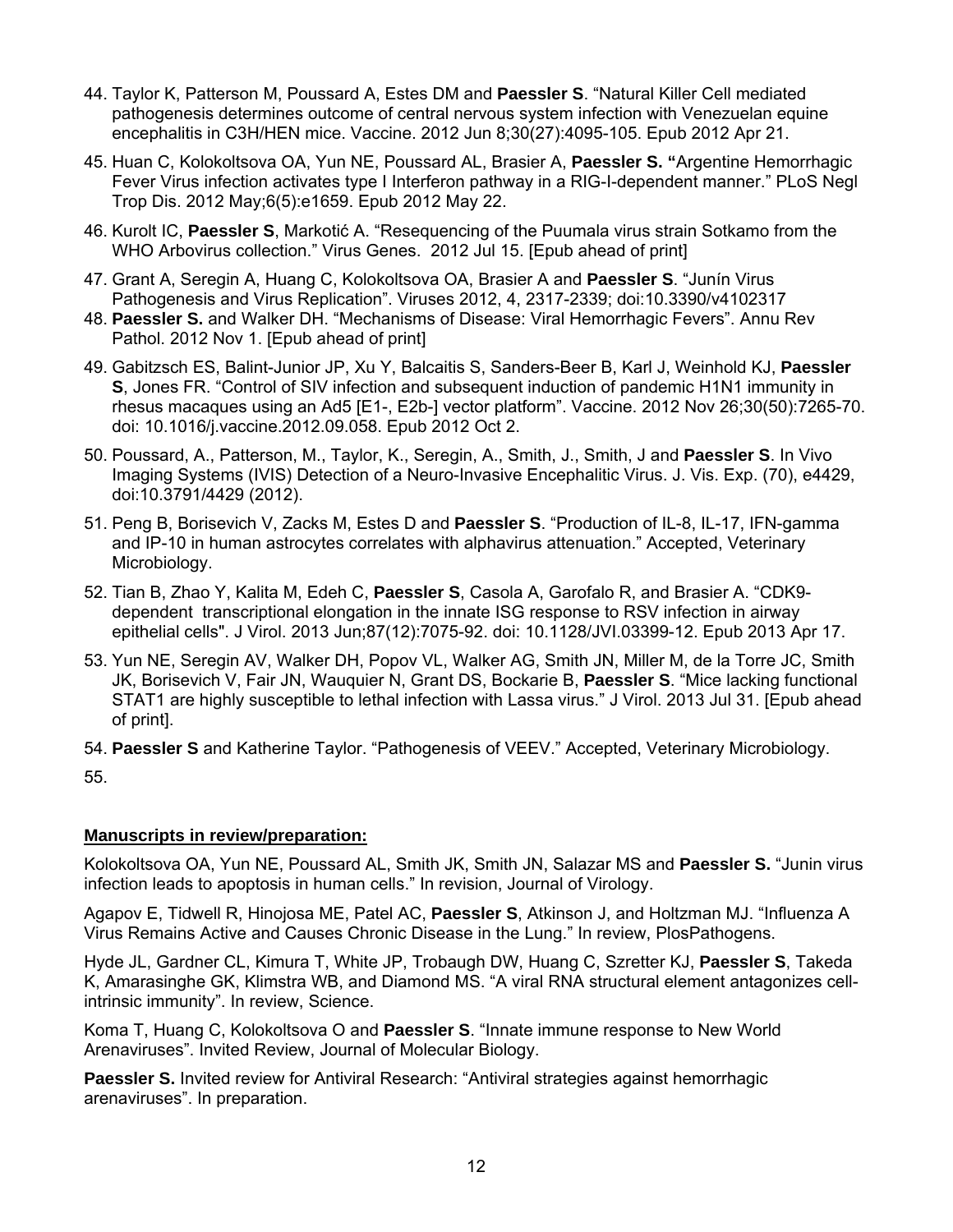# **Book chapters:**

- 1. Pfeffer M and **Paessler S**. "Venezuelan equine encephalitis virus" in Janata O, Reisinger EC (Hrsg.) Infektiologie Aktuelle Aspekte, Jahrbuch 2003/2004.
- 2. **Paessler S** and Pfeffer M**. "**Togaviruses causing encephalitis (Togaviridae)" in Encyclopedia of Virology, 3rd Edition, Editors-in-Chief, Brian Mahy and Marc Van Regenmortel, Elsevier (2008).
- 3. Weaver SC and **Paessler S**. "Alphaviral vaccines" in Vaccines for Biodefense and Emerging and Neglected Diseases, 1st Edition, Publisher, Life Sciences, Elsevier. Pub. Date: January 2009
- 4. Zacks M. and **Paessler S.** Global View at Fight against Influenza. Nova Science Pub Inc., Pub. Date: 7/1/2009
- 5. **Paessler S.** Hunters Tropical Medicine and Emerging Infectious Diseases 9E. "Hemorrhagic New World Arenaviruses". (Chapter for the  $9<sup>th</sup>$  Edition).
- 6. **Paessler S** and Katherine Taylor. Encephalitis: Chapter title "Current developments in alphaviral encephalitis", Intech 2011.
- 7. **Paessler S** and Katherine Taylor. Neuroviral infections; Chapter title "Alphaviruses and CNS infections", Taylor and Francis 2011.

# **PRESENTATIONS:**

## **Invited Seminars:**

- 1. **Paessler S,** Frolov I, Weaver SC. Chimeric alphaviruses for serological diagnostics. The Future of the Biomedical Research Industry in Texas. **Galveston, Texas**, 2004.
- 2. **Paessler S**, Weaver SC, Frolov I. VEE pathogenesis and vaccine development. 4th Croatian Congress on Infectious Diseases. **Opatija, Croatia**, 2004.
- 3. **Paessler S**, Weaver SC, Frolov I. Chimeric alphaviruses for serological diagnostics. Western Regional Center of Excellence for Biodefense and Emerging Infectious Diseases Research Annual Meeting, University of Texas Southwestern Medical Center, **Dallas, Texas**, 2004.
- 4. **Paessler S**, Ni H, Weaver SC, Frolov I. Chimeric alphaviruses as diagnostic tools. NIH/NIAID Regional Centers of Excellence for Biodefense and Emerging Infectious Diseases Research 2<sup>nd</sup> Annual Meeting, Moody Gardens, **Galveston, Texas**, 2005.
- 5. **Paessler S**, Weaver SC, Frolov I, Ni H, Aronson J. Protective mechanisms of alphavirus vaccines. NIH/NIAID Regional Centers of Excellence for Biodefense and Emerging Infectious Diseases Research 2nd Annual Meeting, Moody Gardens, **Galveston, Texas**, 2005.
- 6. **Paessler S**. Morpholino antisense drugs against VEEV. Western Regional Center of Excellence for Biodefense and Emerging Infectious Diseases Annual Meeting, University of Texas at San Antonio, **San Antonio, Texas**, 2005.
- 7. **Paessler S**. Chimeric alphaviruses for serological VEEV diagnostics. Western Regional Center of Excellence for Biodefense and Emerging Infectious Diseases Annual Meeting, University of Texas at San Antonio, San Antonio, Texas, 2005.
- 8. **Paessler S.** Chimeric Alphaviruses for Serological Diagnostics. NIH/NIAID Regional Centers of Excellence for Biodefense and Emerging Infectious Diseases Diagnostics Development Workshop, Columbia University, **New York, New York**, 2006.
- 9. **Paessler S**. Impact of selective lymphoid deficiencies on encephalitis and virus persistence in the murine brain. Baker Institute for Animal Health, College of Veterinary Medicine, Cornell University, **Ithaca, New York**, 2006.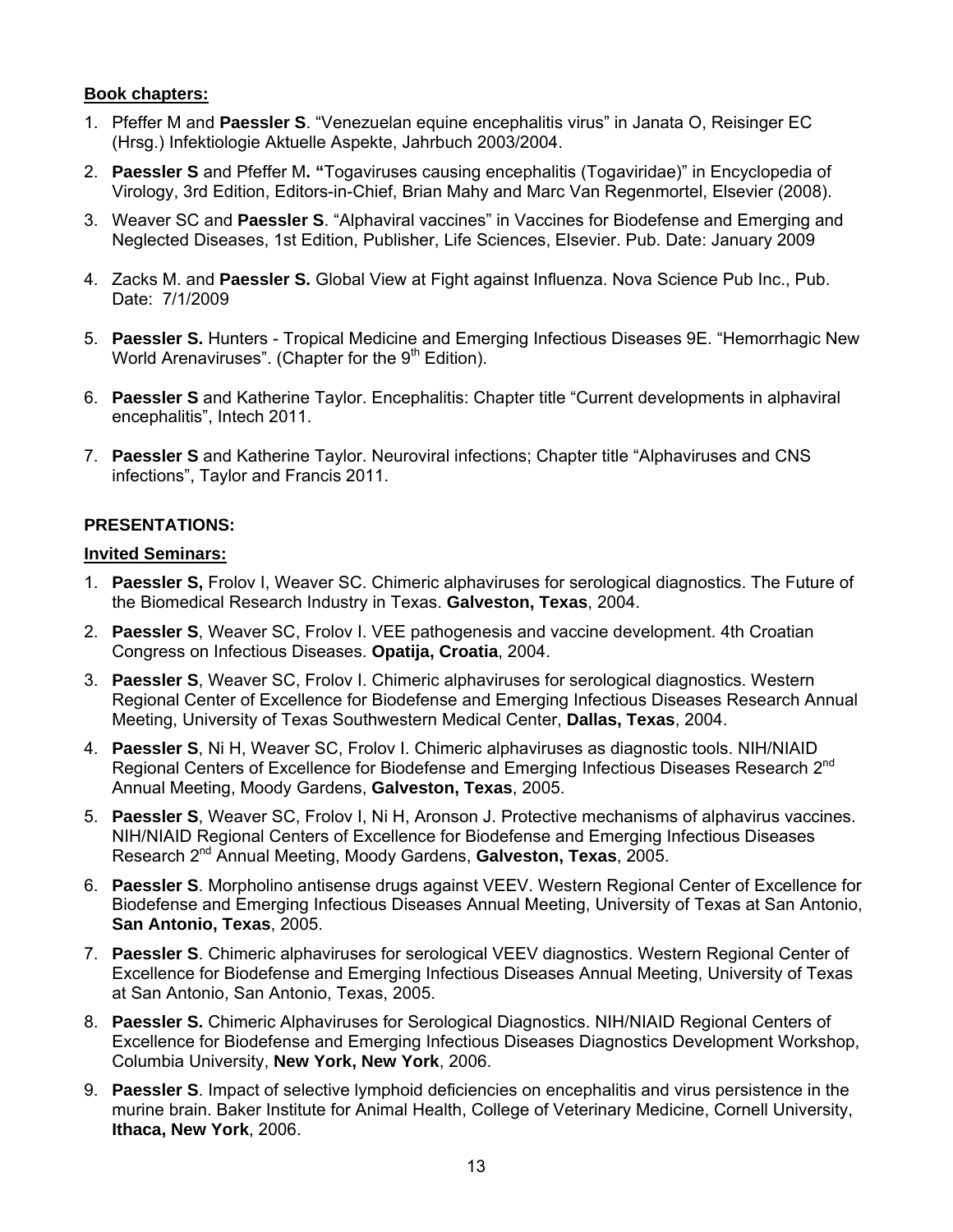- 10. **Paessler S**. VEE vaccine development. 5th Croatian Congress on Infectious Diseases. **Zadar, Croatia**, 2006.
- 11. **Paessler S.** Avian influenza (H5N1) animal models and antivirals. Biocryst, **Birmingham, AL**, 2007.
- 12. **S. Paessler.** Vaccine Development against encephalitic alphaviruses. 11th Medical B Defence Conference, **Munich, Germany**, 2007.
- **13. S. Paessler.** Avian influenza: Beyond flu like symptoms in two animal models. Medical School**, Zagreb, Croatia,** 2008.
- 14. **S. Paessler.** Alphavirus based vaccine development against encephalitic and hemorrhagic fever viruses. Vaccine & Gene Therapy Institute, Oregon Health & Science University, **Portland, Oregon**. 2008.
- 15. **S. Paessler.** VEEV pathogenesis and vaccine development, Oregon State University, **Corvallis, Oregon**, 2008.
- 16. **Paessler, S.** VEEV-modulated expression of cytokines and chemokines in the CNS. International Neuroimmunology Symposium. International Neuroimmunology Symposium, **Dublin, Ireland**, 2008.
- 17. **Paessler, S.** VEEV pathogenesis. Tufts University, **North Grafton, MA,** November 2008.
- 18. **Paessler, S.** VEEV pathogenesis. University of California**, Davis, CA,** December 2008.
- 19. **Paessler, S.** CD40-ligand dependent protection against VEEV, **Leipzig, Germany**, March 2009.
- 20. **Paessler, S.** Avian Influenza: "Beyond flu-symptoms in two animal models", Vertex Inc, **Boston, MA**, April 2009.
- 21. **Paessler S.** VEEV pathogenesis. Keynote speaker for the annual retreat at the Department of Microbiology and Immunology at the Veterinary College, Cornell University, Ithaca, NY, March 2009.
- 22. **Paessler S.** Neuroinflammation caused by zoonotic RNA viruses. Free University Berlin, **Berlin, Germany** 2009.
- 23. **Paessler S.** Alphavirus-vectored vaccines against zoonotic pathogens. Croatian Microbiology Association, **Sibenik, Croatia**, 2009.
- 24. **Paessler S.** Host response to infection with arenaviruses. ASM Texas Branch meeting at **UT Tyler, TX**, 11/2009.
- 25. **Paessler S.** Host response to infection with arenaviruses. NIH/RML, **Hamilton, MT,** 2010.
- 26. **Paessler S.** Recombinant genetics for Arenaviruses. Invited speaker for a workshop at MITRE, Department of Defense, **Washington, DC,** 2010.
- 27. **Paessler S.** Molecular pathogenesis of Arenaviruses. Invited speaker for the Western Regional Center for Excellence in Biodefense, **Houston, TX,** November 2010.
- 28. **Paessler S.** Recombinant genetics for Arenaviruses. Invited speaker for the National RCE meeting in Denver, April 2011. Chair of the session "Hemorrhagic fever viruses".
- 29. **Paessler S.** Recombinant genetics for Arenaviruses. Invited speaker for a Biodefense symposium, **Munich, Germany, October** 2011.
- 30. **Paessler S.** Cellular response to arenaviruses, Scynexis, Research Triangle, NC.
- 31. **Paessler S.** Cellular response to hemorrhagic arenaviruses, invited speaker at the University of Toronto, Toronto, Canada, March 1<sup>st</sup> 2012.
- 32. **Paessler S**. Pathogenesis of arenaviruses, keynote speaker at the Rocky Mountain Regional Center of Excellence in Biodefense, Missoula, MT, October 2012.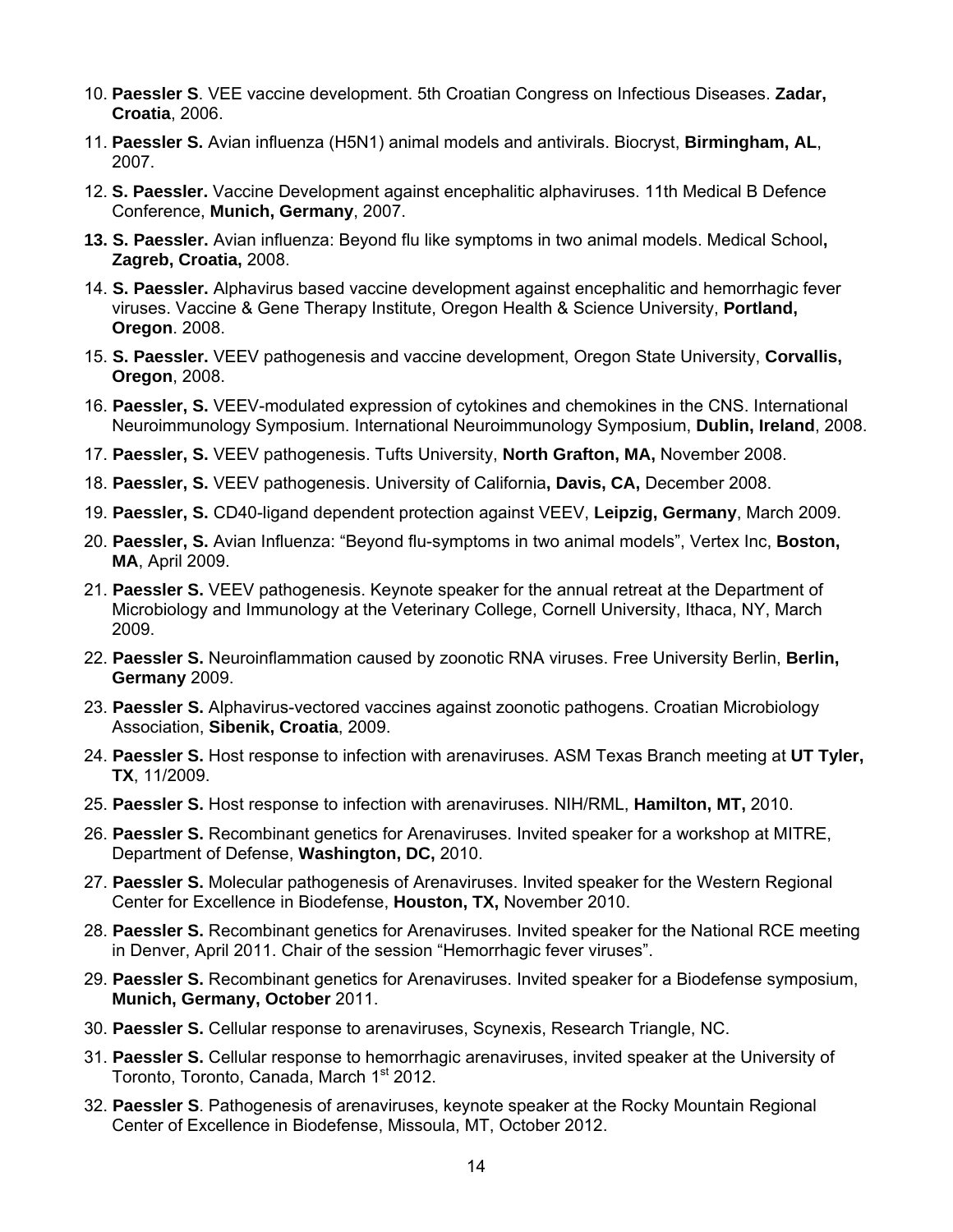- 33. **Paessler S**. Recombinant genetics for arenaviruses, Utah State University, USA, March 2013.
- 34. **Paessler S**. Host response to arenavirus infection, Kansas State University, USA, May 2013.
- 35. **Paessler S**. Host response to arenavirus infection, Kragujevac University, Serbia, June 2013.
- 36. **Paessler S**. Reprogramming encephalitic response, "One Health Symposium", Humboldt University Berlin, Germany.

## **Other Presentations:**

- 1. **Paessler S** and Pfeffer M. Epitope-Blocking-Assay for detection of Alphavirus-genus, WEEVserocomplex and EEEV-serocomplex specific antibodies using monoclonal antibodies and recombinant antigens. Conference for Positive-Strand RNA Viruses, **Paris, France**, 2001.
- 2. Carrara A, Moncayo A, Ferro MC, Gonzales M, **Paessler S**, Aronson J, Boshell J, and Weaver SC. Pathogenesis of Venezuelan Equine Encephalitis Virus on the enzootic rodent reservoir. The American Society of Tropical Medicine and Hygiene 51st annual meting, **Denver, Colorado**, 2002.
- 3. Carrara A, Moncayo A, Ferro MC, Kang W, **Paessler S**, Aronson J, Boshell J, and Weaver SC. Pathogenesis of VEE in rodent reservoir. Gulf Coast Tropical Medicine Association meeting, **Galveston, Texas**, 2002.
- 4. Greene IP, **Paessler S**, Weaver SC. A Novel Model for Comparison of Epizootic versus Enzootic VEE pathogenesis. Poster presentation at the Department of Pathology, UTMB, Research Day, **Galveston, TX** 2003. *Received award for best poster by graduate student in the pathologic/clinical applied research category.*
- 5. **Paessler S,** Aguilar P, Anishchenko M, Wang HQ, Aronson J, Campbell G, Cararra A, and Weaver SC. Golden hamster as an animal model for EEEV-induced vasculitis/encephalitis and its use to study virus entrance into the brain. Poster presentation at the Department of Pathology UTMB, Research Day, **Galveston, TX** 2003. *Received award for best poster by post-doctoral fellows in the pathologic/clinical-applied sciences.*
- 6. Anishchenko M, **Paessler S,** Smith D, and Weaver SC. A unique model for investigation of genetic determinants of VEE virus emergence and its application for pathogenesis studies. Poster presentation at the Department of Pathology, UTMB, Research Day, **Galveston, TX** 2003. *Received award for best poster by post-doctoral fellow in molecular/cell biology research.*
- 7. Weaver SC, Bowen R, Brault AC, Fernandez Z, Estrada-Franco JG, Greene I, Ortiz D, **Paessler S**, and Powers AM. Genetic Determinants of Venezuelan Equine Encephalitis Emergence: Emergence and Control of Zoonotic Viral Encephalitis. **Annecy, France**, 2003.
- 8. Aguilar P, **Paessler S**, and SC Weaver. Interferon sensitivity and induction and correlations with virulence among Eastern Equine Encephalitis viruses.  $52<sup>nd</sup>$  Annual Meeting of the American Society of Tropical Medicine and Hygiene, **Philadelphia, Pennsylvania,** 2003.
- 9. Anishchenko M, **Paessler S**, Austgen L, Bowen RA, Greene IP, Powers AM, and Weaver SC. Generation of the Epizootic Phenotype of Venezuelan Equine Encephalitis Virus via Mutations in a Subtype ID Enzootic Strain. 52<sup>nd</sup> Annual Meeting of the American Society of Tropical Medicine and Hygiene, **Philadelphia, Pennsylvania**, 2003.
- 10. Aguilar P, **Paessler S,** Baron S, Poast J, Wang E, Anishchenko M, Weaver SC. Differences in Interferon Sensitivity and Induction and their Correlation with Virulence Among Strains of Eastern Equine Encephalitis Virus. 52<sup>nd</sup> Annual Meeting of the American Society of Tropical Medicine and Hygiene, **Philadelphia, Pennsylvania**, 2003.
- 11. **Paessler S**, Fayzulin RZ, Anishchenko M, Greene IP, Weaver SC, and Frolov I. Recombinant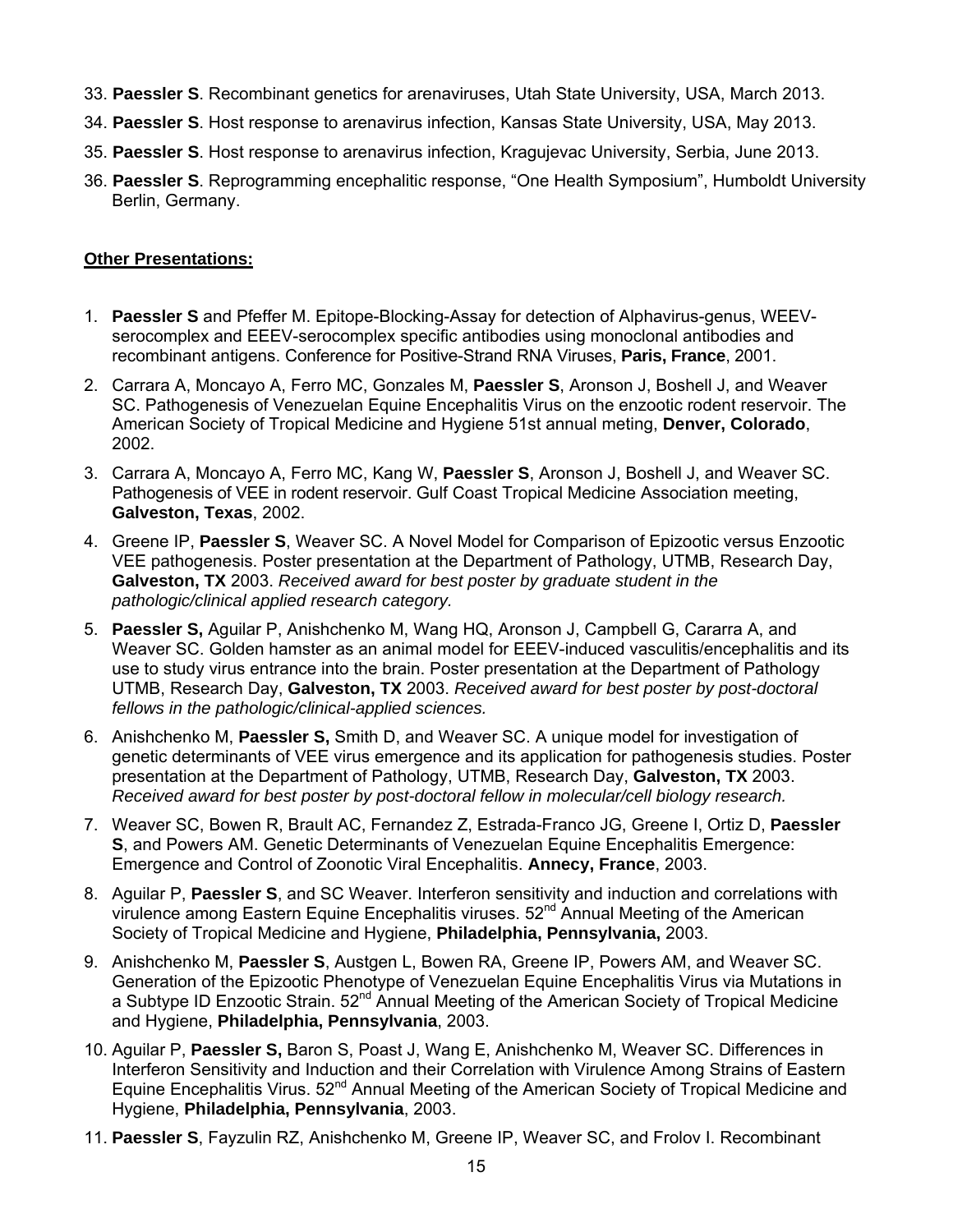Sindbis/ Venezuelan equine encephalitis virus is highly attenuated and immunogenic. Merleux Foundation, Emergence & Control of Zoonotic Viral Encephalitis, **Geneva, Switzerland**, 2003.

- 12. **Paessler, S**, Weaver SC, Frolov I. VEE Pathogenesis and Vaccine Development. 4th Croatian Congress on Infectious Diseases, **Opatija, Croatia**, 2004.
- 13. Smith DR, **Paessler S**, and Weaver, SC. IFN a/b Mediates the Tissue Tropism of VEE in a Murine Model. European Congress on Virology, **Madrid, Spain**, 2004.
- 14. Carrara, A., Coffey L, **Paessler S**, Aronson J, and Weaver SC. Comparison of two geographical populations of cotton rat experimentally infected with Venezuelan equine encephalitis virus. EID, **Atlanta, Georgia**, 2004.
- 15. Anishchenko M., **Paessler S**, Bowen RA, Austgen L, and Weaver SC. Generation of Epizootic VEEV Strains via Mutations in an Enzootic ID Progenitor. 7th International Symposium on Positive Strand RNA Viruses, **San Francisco, California**, 2004.
- 16. Carrara A, Coffey L, Smith D, **Paessler S**, Anishchenko M, Aguilar P, Kang W, Aronson J, and Weaver SC. Comparison of two geographic populations of cotton rats experimentally infected with Venezuelan equine encephalitis virus. Gulf Coast Tropical Medicine Association, **Galveston, Texas**, 2004.
- 17. Aguilar P, Carrara A, **Paessler S**, Aronson J, Rynbrand R, Travassos da Rosa A, Watts D, Tesh R, and Weaver SC. Phenotypic characterization of newly identified avirulent strain of eastern equine encephalitis virus in the murine model. McLaughlin Symposium on Infection and Immunity, **Galveston, Texas**, 2004.
- 18. Coffey L, Carrara A, **Paessler S**, Haynie M, Bradley R, Tesh R, and Weaver SC. Experimental Everglades virus infection of cotton rats (sigmodon hispidus) from endemic and non-endemic areas. 53rd Annual Meeting of the American Society of Tropical Medicine and Hygiene, **Miami, Florida**, 2004.
- 19. **Paessler S**, Ni H, Yun N, Stein D, and Rijnbrand C. Peptide-conjugated phosphorodiamidate Morpholino oligomers inhibit alphavirus replication and prevent lethal encephalitis in VEEV-infected mice. 54<sup>th</sup> Annual Meeting of the American Society of Tropical Medicine and Hygiene, **Washington**, **DC**, 2005.
- 20. **Paessler S**, Gorchakov R, Yun N, Linde NS, and Frolov I. Alphavirus-based vaccines against Rift Valley Hemorrhagic Fever Virus. 54<sup>th</sup> Annual Meeting of the American Society of Tropical Medicine and Hygiene, **Washington, DC**, 2005.
- 21. Zacks, MA, Dziuba N, Ni H, Frolov I, Campbell GA, Yun N, Weaver SC, Estes DM, and **Paessler S**.Persistence of attenuated variants of Venezuelan equine encephalitis virus (VEEV) in the murine brain. 54<sup>th</sup> Annual Meeting of the American Society of Tropical Medicine and Hygiene, **Washington**, **DC**, 2005.
- 22. **Paessler S**, Yun N, Ni H, Judy BM, Dziuba N, Zacks MA, Frolov I, Campbell GA, Weaver SC, and Estes DM. Impact of selective lymphoid deficiencies on encephalitis and virus persistence in the murin brain (VEEV). 54<sup>th</sup> Annual Meeting of the American Society of Tropical Medicine and Hygiene, **Washington, DC**, 2005.
- 23. Ni H, Yun N, Zacks M, Weaver SC, Tesh RB, Travassos da Rosa APA, Powers AM, Frolov I, **Paessler S.** Recombinant alphaviruses are safe and useful serological diagnostic tools. 3<sup>rd</sup> Annual Meeting of the Regional Centers for Biodefense and Emerging Infectious Diseases Research, **New York, New York**, 2006.
- 24. Ni H, Yun N, Zacks MA, Weaver SC, Tesh RB, Travassos da Rosa AP, Powers AM, Frolov I, **Paessler S**. Recombinant alphaviruses are safe and useful serological diagnostic tools. 54<sup>th</sup> Annual Meeting of the American Society of Tropical Medicine and Hygiene, **Washington, DC**, 2005.
- 25. **Paessler S**, Yun NE, Ni H, Judy BM, Dziuba N, Zacks MA, Frolov I, Campbell GA, Weaver SC and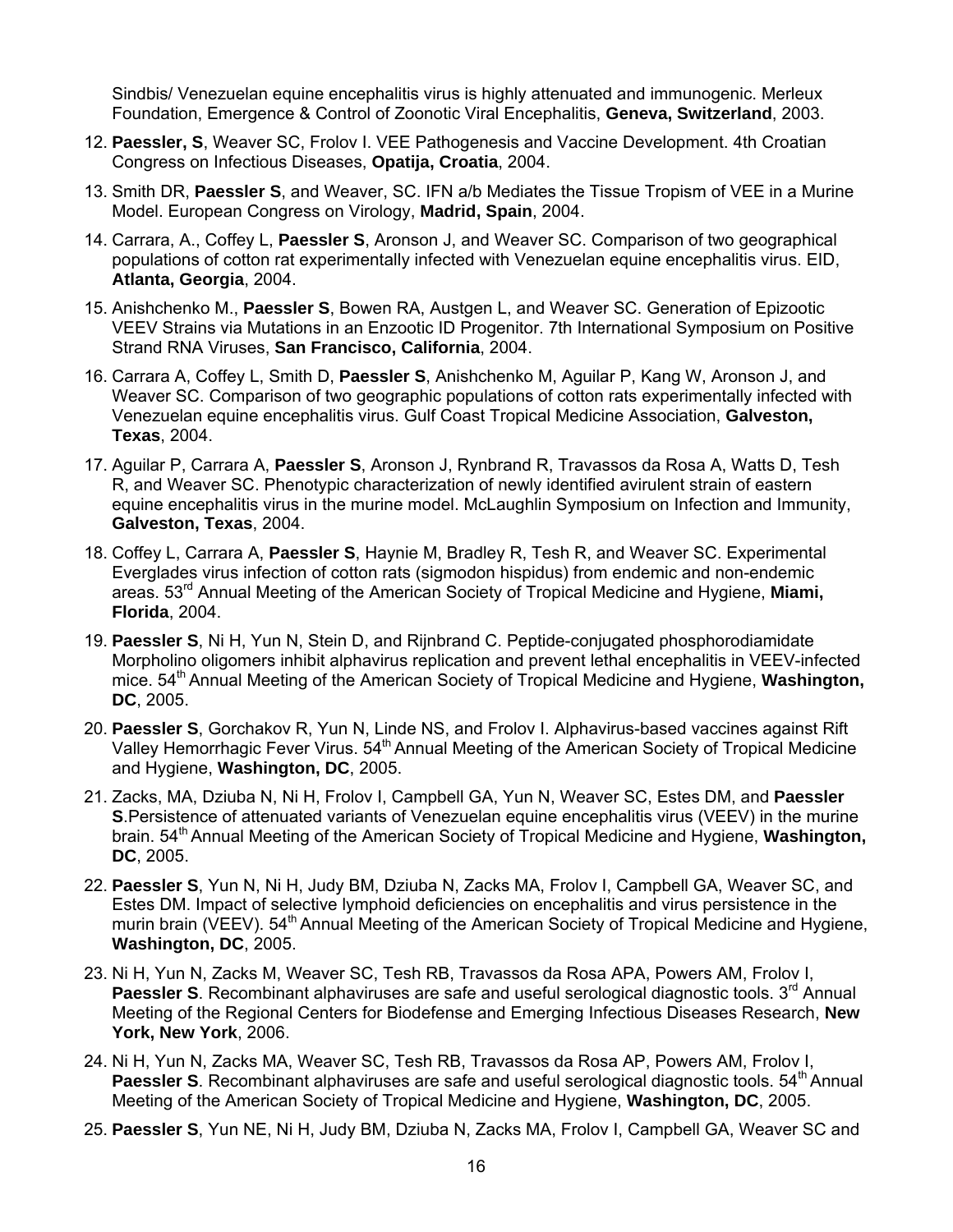Estes DM. Impact of selective lymphoid deficiencies on encephalitis and virus persistence in the murine brain (VEEV). Poster presentation at the 55<sup>th</sup> Annual Meeting of the American Society for Tropical Medicine and Hygiene, **Atlanta, Georgia**, 2006.

- 26. **Paessler S**, Yun NE, Ni H, Judy BM, Zacks MA, Dziuba N, Frolov I, Campbell GA,, Weaver SC and Estes DM. Role of CD4+ and CD8+ T cells in protection against lethal encephalitis mediated by a Sindbis-VEEV chimeric vaccine. Poster presentation at the 55<sup>th</sup> Annual Meeting of the American Society for Tropical Medicine and Hygiene, **Atlanta, Georgia**, 2006.
- 27. Yun NE, Linde NS, Zacks MA, Dziuba N, Smith JN, Grund H, **Paessler S**. Peramivir mitigates disease and promotes survival in ferrets and mice infected with H5N1 influenza virus isolate A/Vietnam/1203/04. Poster presentation at the 55<sup>th</sup> Annual Meeting of the American Society for Tropical Medicine and Hygiene, **Atlanta, Georgia**, 2006.
- 28. Grund, AH, Yun NE, Linde NS, Kelley MJ, **Paessler S**. Cytokine Expression in Brain Tissue of VEEV-Infected Mice. Poster presentation at the 55<sup>th</sup> Annual Meeting of the American Society for Tropical Medicine and Hygiene, **Atlanta, Georgia**, 2006.

Arnold CS, Zacks MA, Dziuba N, Yun N, Linde N, Smith J, Babu YS, **Paessler S**. Injectable peramivir is effective in the treatment of highly pathogenic avian influenza A/Vietnam/1203/04 (H5N1) infections in mouse and ferret models. 46th Annual Interscience Conference on Antimicrobial Agents and Chemotherapy. **San Francisco, California**, 2006.

- 29. **Paessler, S**, Gorchakov R, Yun NE, Linde NS, Zacks MA, and Frolov I. Alphavirus-based vaccines against Rift Valley hemorrhagic fever virus. The Changing Landscape of Vaccine Development: Vaccines for Global Health. **Galveston, Texas**, 2006.
- 30. **Paessler, S**, Yun NE, Ni H, Judy BM, Dziuba N, Zacks MA, Frolov I, Campbell GA, Weaver SC and Estes DM. Impact of selective lymphoid deficiencies on encephalitis and virus persistence in the murine brain (VEEV). The Changing Landscape of Vaccine Development: Vaccines for Global Health. **Galveston, Texas**, 2006.
- 31. **Paessler, S**, Gorchakov R, Yun NE, Linde NS, Zacks MA, and Frolov I. Alphavirus-based vaccines against Rift Valley fever virus. International Meeting on Emerging Diseases and Surveillance. **Vienna, Austria**, 2007.
- 32. **Paessler, S**, Yun NE, Ni H, Judy BM, Dziuba N, Zacks MA, Frolov I, Campbell GA, Weaver SC and Estes DM. Development of a live-attenuated, chimeric alphavirus-based vaccine against Venezuelan equine encephalitis virus. International Meeting on Emerging Diseases and Surveillance. **Vienna, Austria**, 2007.
- 33. Amberg SM, Larson RA, Allen RD, Dai D, Jones KF, Lebsack K, Warren TK, King DS, Berhanu A, **Paessler S**, Cashman KA, Guttieri MC, Carrion Jr. RC, Bolken TC, Hruby DE. Identification and evaluation of a broad-spectrum arenavirus inhibitor. American Society for Virology 26th Annual Meeting. Oregon State University, **Corvallis, Oregon**, 2007.
- 34. Allen III RD, Kickner SS, SPerzel LE, VanderMay EN, Katrich V, Dai D, Jones KF, Lebsack K, Warren TK, King DS, Berhanu A, Yun NE, **Paessler S**, Amberg SM, Bolken TC, Hruby DE. *In Vitro* and *In Vivo* Characterization of the New World Arenavirus Inhibitor, ST-294, and Related Analogues. American Society for Virology 26th Annual Meeting. July 14-18, 2007. Oregon State University, **Corvallis, Oregon.**
- 35. Dziuba N, Bourne K, Yun NE, Estes DM, Zacks MA, **Paessler S**.
- 36. Ex vivo model of inflammatory response to alphavirus infection. American Society for Virology 26th Annual Meeting. Oregon State University, **Corvallis, Oregon**, 2007.

**Paessler S**, Ni H, Yun NE, Stein D, Rijnbrand C. Peptide-conjugated phosphorodiamidate morpholino oligomers inhibit alphavirus replication and prevent lethal encephalitis in VEEV-infected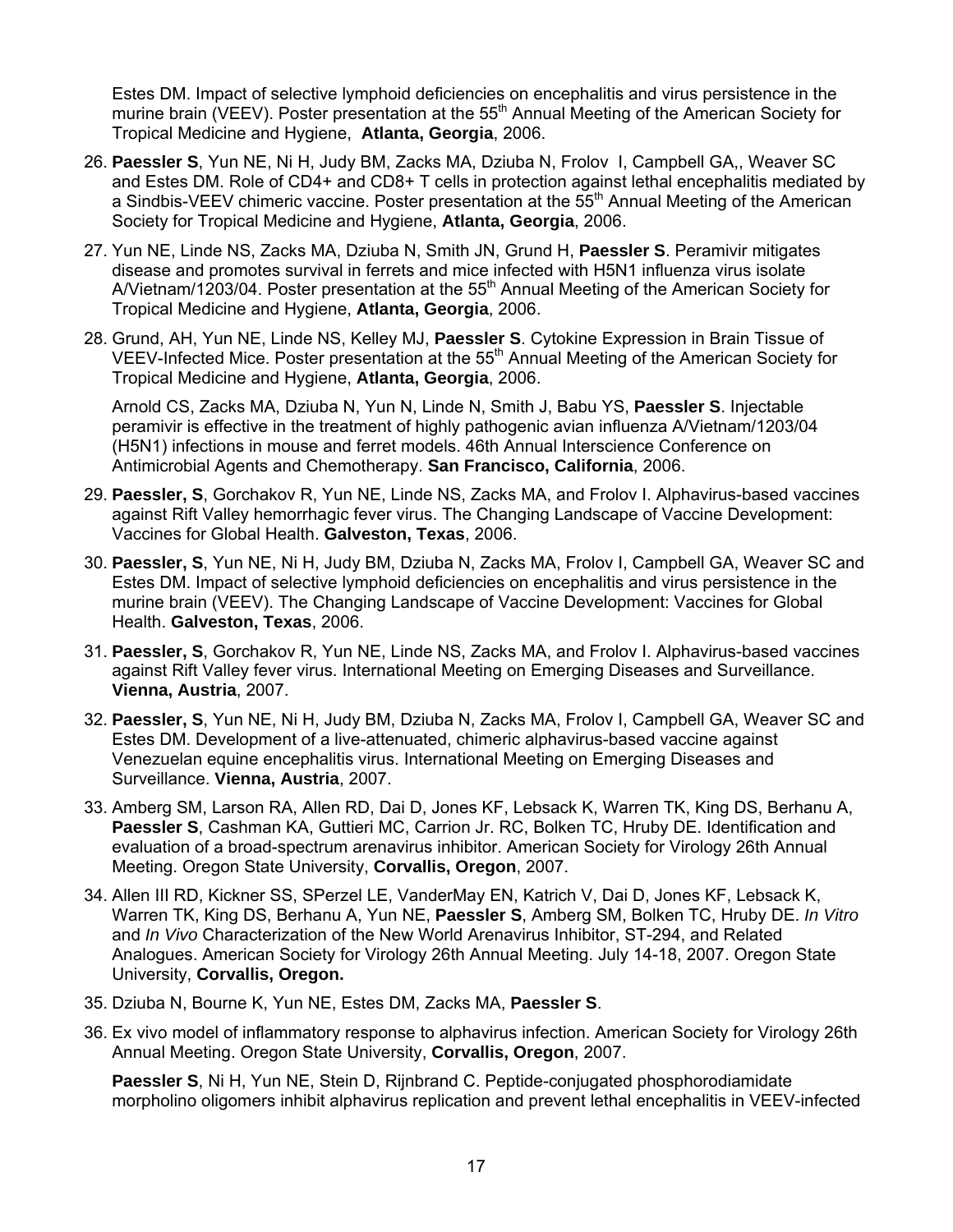mice. American Society for Virology 26th Annual Meeting. Oregon State University, **Corvallis, Oregon**, 2007.

- 37. Yun NE, Ni H, Judy BM, Dziuba N, Zacks MA, Grund AH, Frolov I, Campbell GA, Weaver SC, Estes DM, **Paessler S**. Alpha-beta T cells provide protection against lethal encephalitis in the murine model of VEEV infection. American Society for Virology 26th Annual Meeting. Oregon State University, **Corvallis, Oregon**, 2007.
- 38. Amberg, S.M., Larson, R.A., Allen III, R.D., Dai, D., Jones, K.F., Lebsack, K., Warren, T.K., King, D.S., **Paessler, S.,** Yun, N., Cashman, K.A., Guttieri, M.C., Carrion, Jr., R., Brasky, K., Patterson, J.L., Bolken, T.C., Hruby, D.E. Identification and evaluation of a broad-spectrum arenavirus inhibitor American Society for Virology 26th Annual Meeting. Oregon State University, **Corvallis, Oregon**, 2007.
- 39. Allen III, R.D., Kickner, S.S., Sperzel, L.E., VanderMay, E.N., Larson, R.A., Nelson, D.A., Katrich, V., Dai, D., Jones, K.F., Lebsack, K., Warren, T.K., King, D.S., Yun, N., Paessler, S., Amberg, S.M., Bolken, T.C., Hruby, D.E. In vitro and in vivo characterization of the New World arenavirus inhibitor, ST-294, and related analogues. American Society for Virology 26th Annual Meeting. Oregon State University, **Corvallis, Oregon**, 2007.
- 40. Espinosa B, Weaver S, **Paessler, S**, Brining D, Salazar M, Kochel T. Evaluation of the *Aotus nancymae* New World monkey as an animal model for Eastern Equine Encephalitis. Submitted to the American Society of Tropical Medicine and Hygiene for presentation at the 56th Annual Meeting, **Philadelphia,** Pennsylvania, 2007.
- 41. Alexey V Seregin, Nadezhda E Yun and **Paessler S.** Alphavirus Vector-based Vaccine Development against Argentine Hemorrhagic Fever. Vaccine 2nd Congress. **Boston, MA**, 2008.
- 42. N.E. Yun, A.S. Bertke, M.A. Zacks, N.S. Linde, J.K. Smith, A.L. Poussard, V Borisevich, B.M. Judy and **Paessler S.** Role of CD4+ and CD8+ T Cells in Protection against Lethal Encephalitis Mediated by a Sinbis-VEEV Chimeric Vaccine. Vaccine 2nd Congress. **Boston, MA**, 2008"
- 43. Borisevich V, Seregin A, Yun N.E, Rijnbrand R, Stein D.A, Ma Y; Blouch, R, Iversen P.L, Zacks M.A, **Paessler S**. Dose-dependent inhibition of VEEV infection with morpholino oligomers. American Society for Virology 27<sup>th</sup> annual meeting (Oral presentation). Cornell University, Ithaca, New York, USA July 12-16, 2008.
- 44. Nadezhda E. Yun, Nathaniel S. Linde, Michele A. Zacks, Ian G. Barr, Aeron C. Hurt, Jeanon N. Smith, Natallia Dziuba, Michael R. Holbrook, Lifang Zhang, John M. Kilpatrick, C. Shane Arnold, and **Paessler S.** Injectable peramivir mitigates disease and promotes survival in ferrets and mice infected with the highly virulent TYPE A/H5N1 influenza virus. The American Society for Virology 27th annual meeting. **Ithaca, NY,** 2008.
- 45. Bertke A.S., Yun N.E., Dziuba N., Linde N.S., Smith J.K., Poussard A.L., Judy B.M., Zacks M.A., Estes D.M., **Paessler S**. Role of CD4+ and CD8+ T cells in protection against Venezuelan equine encephalitis. The American Society for Virology 27th annual meeting. **Ithaca, NY**, 2008.
- 46. Peng BH, Yun N.E, Eates M, Judy B.M, Zacks M.A, Borisevich V, Popov V, **Paessler S**. Chemokine secretion in Venezuelan equine encephalitis virus-infected astrocytes. ASV 27th annual meeting (Poster). Cornell University, Ithaca, New York, USA July 12-16, 2008.
- 47. **Paessler S**, R.V. Gorchakov, N.E. Yun, M.A. Zacks, I.V. Frolov. Alphavirus-Vectored Avian Influenza Vaccine Provides a High Level of Protection against Avian Influenza Type A H5N1. The 10th Annual McLauglin Symposium. Galveston, TX, 2009.
- 48. Olga A. Kolokoltsova, Nadezda E. Yun, Allison L. Poussard, Jennifer K. Smith, Jeanon N. Smith, Magda S. Salazar gross, Walker Aida, **Paessler S.** Transcriptional profile of Junin virus infection in human glial cells: Role of innate immunity in pathogenesis of hemorrhagic arenavirus. Ketstone Symposia of Molecular and Cellular Biology, Innate Immunity: Mechanisms Linking with Adaptive Immunity, **Dublin, Ireland**, 2010.